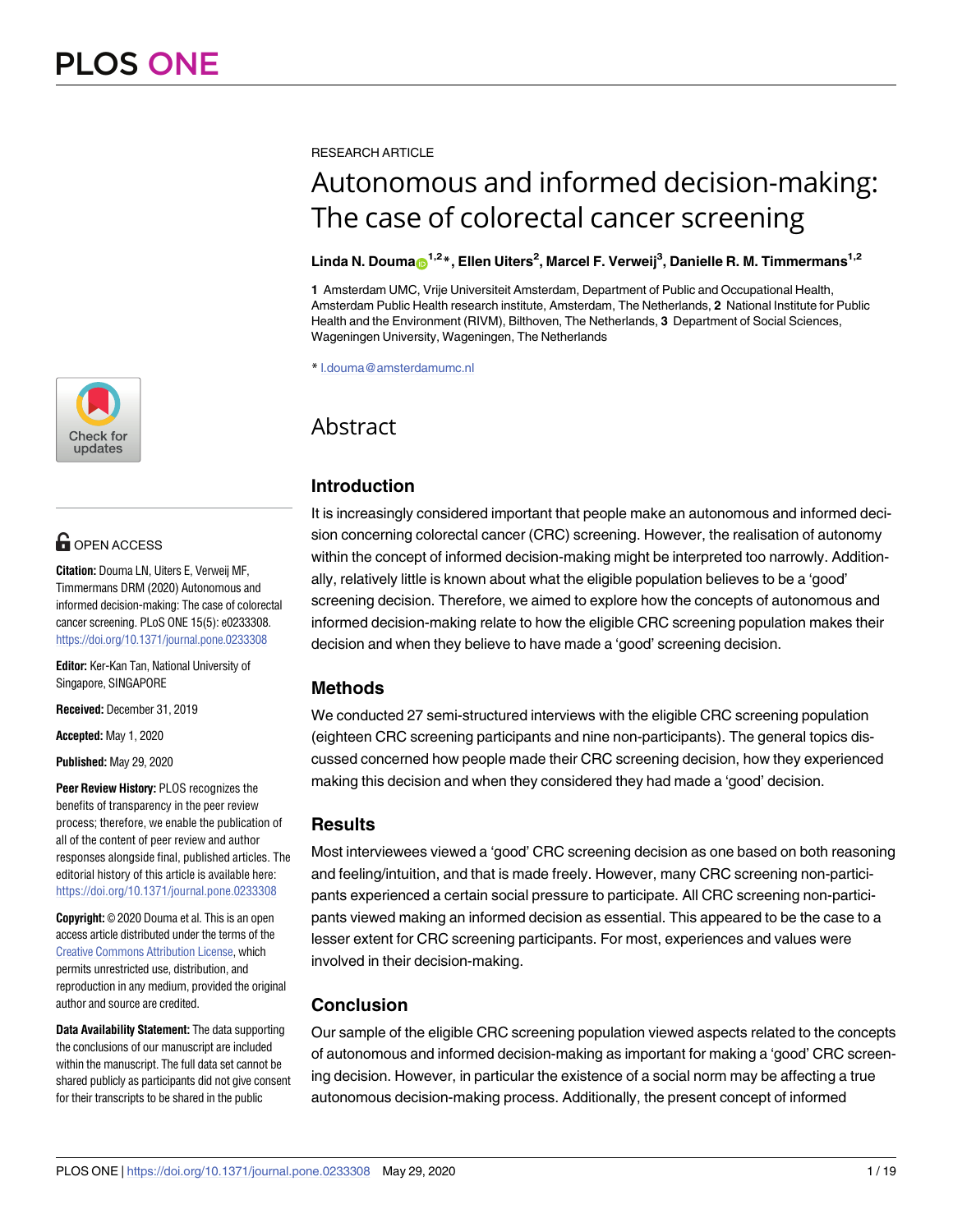<span id="page-1-0"></span>domain. The transcripts contain identifying items, which are therefore sensitive to privacy issues. Participants consented into the study with the understanding that only anonymised quotations would be publicly available. Anonymised data can be made available to qualified researchers by request to the medical ethical committee of the VU University Medical Centre, who can be contacted at [metc@vumc.nl.](mailto:metc@vumc.nl)

**Funding:** This research was funded by the Strategic Programme of the National Institute for Public Health and the Environment (RIVM). The funders had no role in study design, data collection and analysis, decision to publish, or preparation of the manuscript.

**Competing interests:** The authors have declared that no competing interests exist.

**Abbreviations:** CRC, Colorectal cancer screening; ISCED, International Standard Classification of Education; ISO, International Organisation for Standardization.

decision-making with its strong emphasis on making a fully informed and well-considered decision does not appear to be entirely reflective of the process in practice. More efforts could be made to attune to the diverse values and factors that are involved in deciding about CRC screening participation.

# **1. Introduction**

## **1.1. Informed decision-making**

In Western society today, a strong emphasis is being put on the personal pursuit of freedom, wealth and happiness [[1\]](#page-16-0). This comes with an individualistic perspective and the prominence of personal responsibility, which is also reflected in the medical and public health domain, where active involvement regarding your own health and participating in health care decisions has steadily and increasingly been incorporated  $[1, 2]$  $[1, 2]$  $[1, 2]$  $[1, 2]$ . Concepts such as empowerment  $[3]$  $[3]$ , self-management [\[4](#page-16-0)], shared decision-making [\[5](#page-16-0)], informed decision-making [\[6](#page-16-0)] and autonomy [\[7](#page-16-0)] have become an essential part of medical care and public health. This is also evident concerning colorectal cancer (CRC) screening and other types of cancer screening, with many experts in the field of cancer screening currently and increasingly considering it important that people make a personal and informed decision regarding screening participation  $[8-10]$ . Consequently, making an informed decision, according to the expert-defined concept of informed decision-making, is generally viewed by experts as making a 'good' screening decision [\[9–11\]](#page-16-0). Related to the introduction of informed decision-making in CRC screening, and other types of cancer screening, is the increased awareness that CRC screening involves possible benefits, such as reducing the incidence and mortality of CRC  $[12-15]$ , but also possible harms and downsides, such as false-negatives, false-positives, overdiagnosis, overtreatment, and risks associated with colonoscopy [\[16–](#page-16-0)[20](#page-17-0)]. These benefits, harms and downside are, in general, similar to the benefits, harms and downsides associated with other types of cancer screening, although of course different screening tests are being used. Especially on an individual level, it is not apparent whether the possible benefits outweigh the possible harms and downsides of screening as different people could weigh these differently [\[9,](#page-16-0) [18,](#page-17-0) [20\]](#page-17-0). Therefore, the question of whether the possible benefits for an individual outweigh the possible harms and downsides is associated with the knowledge and understanding of these benefits, harms and downsides as well as with someone's personal situation and values [[9,](#page-16-0) [21,](#page-17-0) [22\]](#page-17-0).

Generally, an informed screening decision is commonly defined as:

A deliberative decision based on sufficient and relevant knowledge concerning the different choice-options (i.e. fully informed) and consistent with the decision-maker's values, often operationalised as their attitude towards screening and/or their preferences towards a screening test [\[8](#page-16-0), [23](#page-17-0), [24](#page-17-0)]. A central part of an informed decision is also that it is one's personal and free decision (autonomous).

It is important to note that the concept of informed decision-making is not equivalent to the concept of shared decision-making. In informed decision-making, there is usually no health professional involved in the decision-making process, which is the Dutch situation, or a physician merely provides information about screening. In both cases, there is no discussion between a physician and the decision-maker about the screening information and the decision-maker's values and preferences. In a shared decision-making context, a physician and patient jointly discuss and decide about the medical intervention and this could stimulate a broader perspective on the information, values and preferences involved [[5,](#page-16-0) [25\]](#page-17-0). Thus, making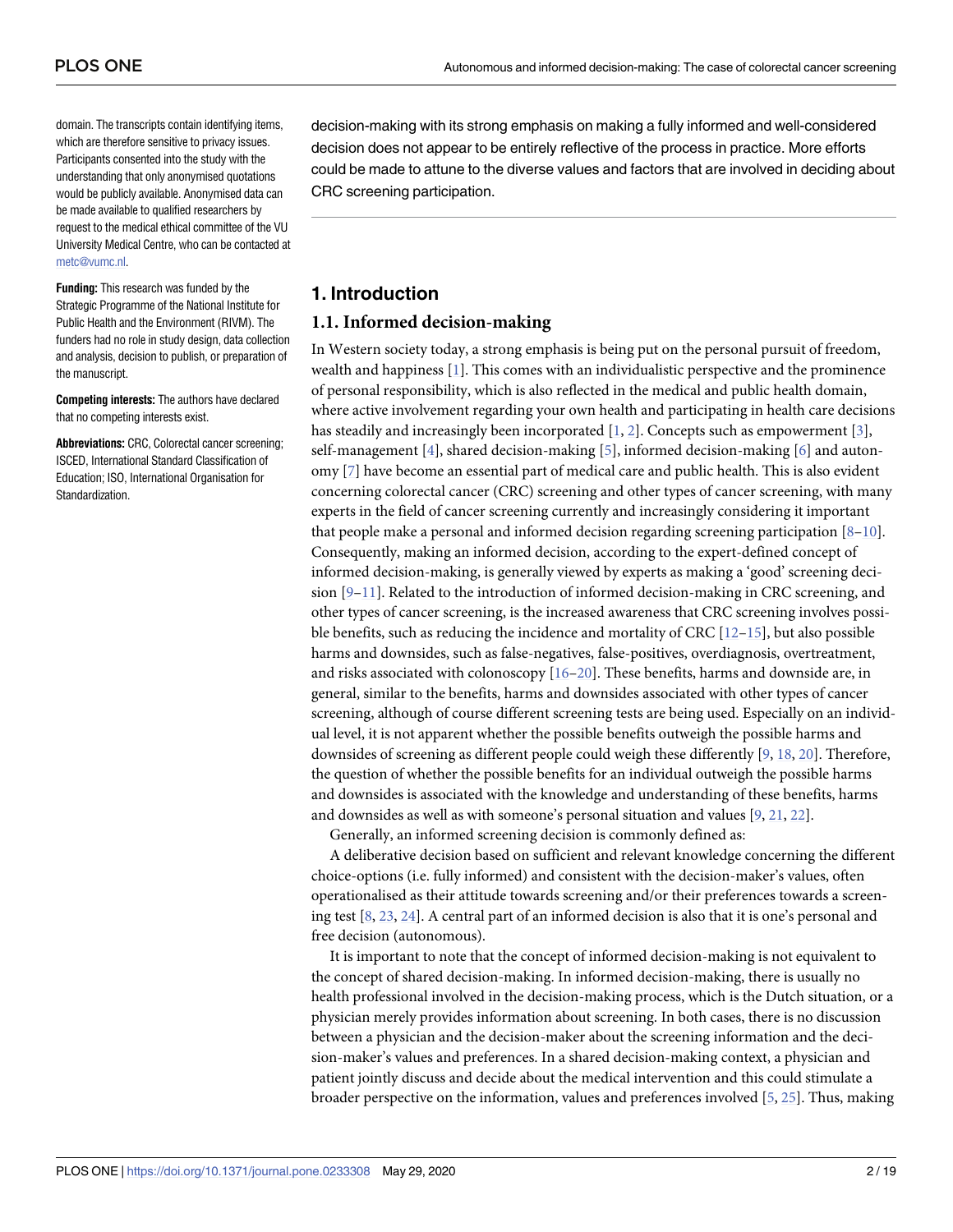<span id="page-2-0"></span>an informed decision can also be the result of a shared decision-making process, but the *concept of informed decision-making* as such follows an individual decision-making process, without active involvement of a health professional.

# **1.2. CRC screening in the Netherlands**

In the Netherlands, a national preventive screening programme exists for colorectal cancer since January 2014. Breast cancer screening and cervical cancer screening were already implemented (in 1990 and 1996, respectively). From the beginning, informed decision-making regarding CRC screening is emphasised as important [[26–28\]](#page-17-0). The Dutch screening programmes are organised by the government, which is similar to a number of other countries, such as the United Kingdom (UK), Australia, Italy and Finland [[29](#page-17-0), [30](#page-17-0)], but also not the standard situation worldwide. With organised cancer screening, people are actively invited to participate in cancer screening and the uptake is monitored. However, other countries, such as Germany or the United States of America (USA), rely on opportunistic screening [[31](#page-17-0), [32](#page-17-0)], where, in essence, the responsibility lies with the individuals themselves to ask their physician to be screened, and the uptake may not be monitored. Regarding the Dutch CRC screening programme, everyone between the ages of 55 and 76 years old biennially receives an invitation to participate in CRC screening via a self-administered stool test (immunochemical faecal occult blood test: iFOBT), which is payed for by the government. If the stool test gives a positive result, people are referred for a colonoscopy to find out if they actually have (precursors of) colorectal cancer. This follow-up test is covered by their health insurance. In 2015, 73% of those invited for the CRC screening programme decided they wanted to be screened [\[33\]](#page-17-0), which is relatively high compared to other countries. It is important to note that the eligible population of CRC screening, and other types of cancer screening, concerns healthy individuals who experience no symptoms.

## **1.3. Informed decision-making and the subject of autonomy**

The concept of informed decision-making appeals strongly to the notion of people being autonomous and making autonomous decisions [\[7](#page-16-0)]. However, the subject of autonomy within informed-decision making seems to have been interpreted relatively narrowly, with an emphasis on people following their own desires and test-preferences and having 'freedom of choice' and 'agency' regarding CRC screening participation [[23](#page-17-0), [24](#page-17-0)] [\(Fig](#page-3-0) 1).

Freedom of choice/decision means that there is an actual decision to make and people feeling free to decide what they want or prefer [[7,](#page-16-0) [34,](#page-17-0) [35\]](#page-17-0). Regarding CRC screening, this has been translated into giving people the decision between participating and not participating in screening as well as the choice between different screening methods. Agency means that people have, or can take, the responsibility as well as the capacity to make a decision [[7](#page-16-0), [34](#page-17-0), [35](#page-17-0)]. Regarding CRC screening, this has been translated into communicating to people that the decision is theirs to make, and ensuring there is information available that experts find important to enable people to make this decision on their own. However, a broader interpretation of autonomy would also include 'self-constitution', in addition to freedom of choice and agency. Self-constitution encompasses more than people's attitude or test-preferences towards screening. Self-constitution involves autonomy being related to people's identity, individuality and authenticity, [[35–39\]](#page-17-0). This concerns people living by their values, and expressing and further developing their identity through the pursuit of personal goals and the decisions they make. It entails people having the freedom to be involved in the decisions regarding their own life, to accomplish personal goals and to choose how they want to realise these goals (while respecting the rights of others) [[7](#page-16-0), [34](#page-17-0), [35](#page-17-0), [38](#page-17-0), [39\]](#page-17-0). Although this might sound somewhat weighty regarding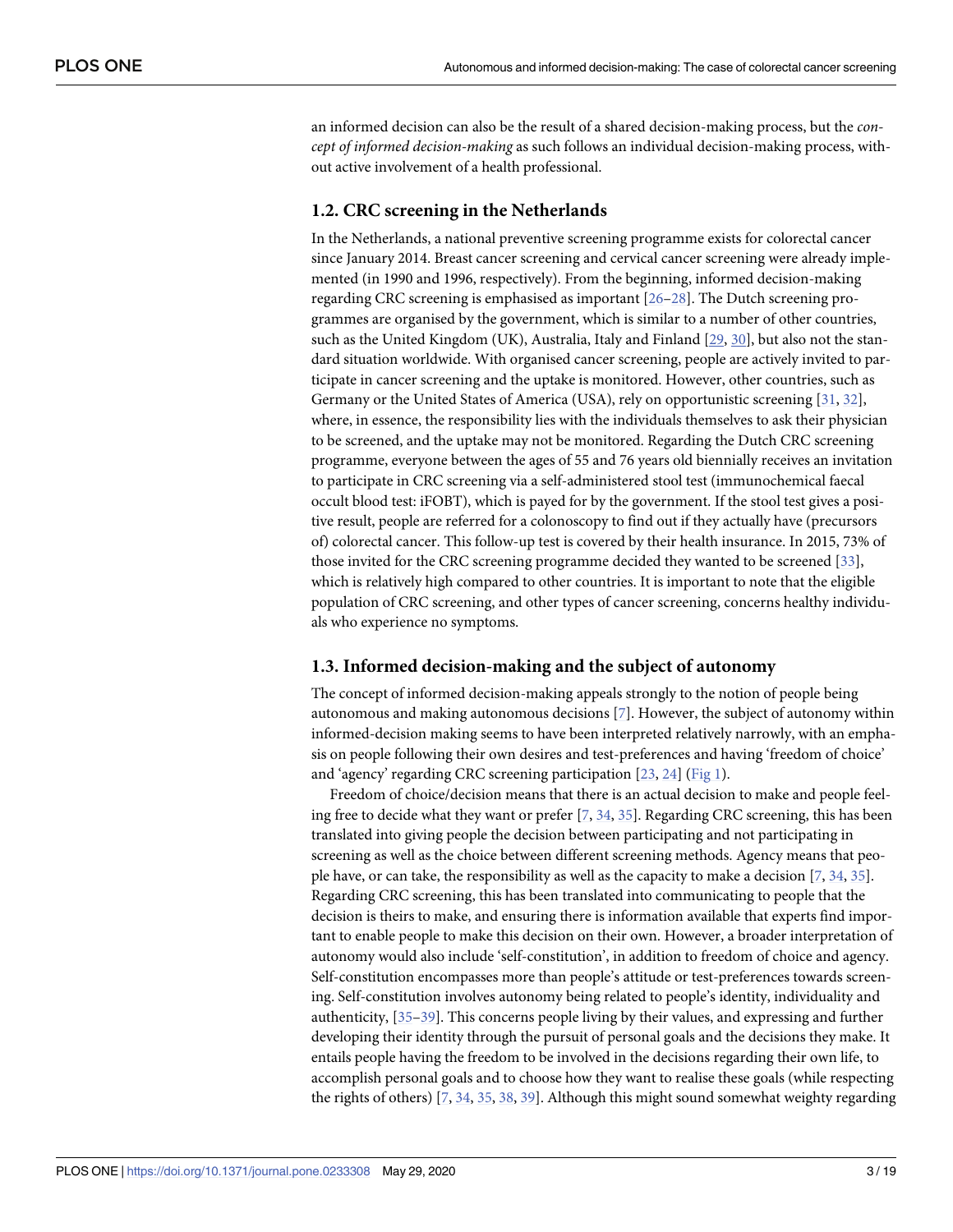<span id="page-3-0"></span>

<https://doi.org/10.1371/journal.pone.0233308.g001>

the relatively easy decision concerning CRC screening, we believe it to be of relevance as the values and goals related to this decision also, to a degree, reflect how people value prevention and screening in general. Additionally, the subject of cancer in itself often has a strong affective connotation to many people, thereby appealing to what they find important in life.

#### **1.4. Autonomous decision-making in practice**

In addition to the subject of autonomy within informed decision-making seemingly being interpreted too narrowly, there might also be concerns regarding the realisation of making an autonomous CRC screening decision in practice. At present, these concerns refer to both the broader and more narrow interpretation of autonomy. Firstly, having freedom of choice should also be experienced as such by the people making the decision. Experiencing the CRC screening decision as an actual and free decision, however, may not always be the case. Jepson et al (2007) [[21](#page-17-0)], for example, found that many people did not view CRC screening as something one could decide to do, but rather as something one is simply expected to do. Additionally, in the case of a government actively offering CRC screening, this could give off the signal that it is a good thing to do, which could lead to people not truly experiencing it as a free decision [\[22,](#page-17-0) [40\]](#page-17-0). Furthermore, actively inviting people to participate in CRC screening means that people are expected to make a decision at that point in time. Thus, they are not entirely free in deciding if, and when, they want to be confronted with this decision. A different concern is that autonomous decision-making also involves having the freedom to decide if one wants to make the decision oneself, or that the involvement of someone else whose judgment is valued is preferred [\[8\]](#page-16-0). Several studies found, for example, that many people preferred consultation with their general practitioner or a strong advice from the relevant authorities concerning CRC screening to making the decision themselves  $[40-42]$ . Therefore, consciously choosing to rely on the trustworthy opinion of an expert could also be part of autonomous decision-making  $[41]$ . Lastly, the concept of informed decision-making could be construed as a form of bioethical paternalism, since others (i.e. experts in the field of cancer screening) determine how one should make their screening decision and when this is considered 'good' decision-making [\[7](#page-16-0), [43](#page-18-0)]. This seems to be in contrast with providing people the freedom to reach their personal goals in a way that they feel is right for them. Thus, the concept of informed decision-making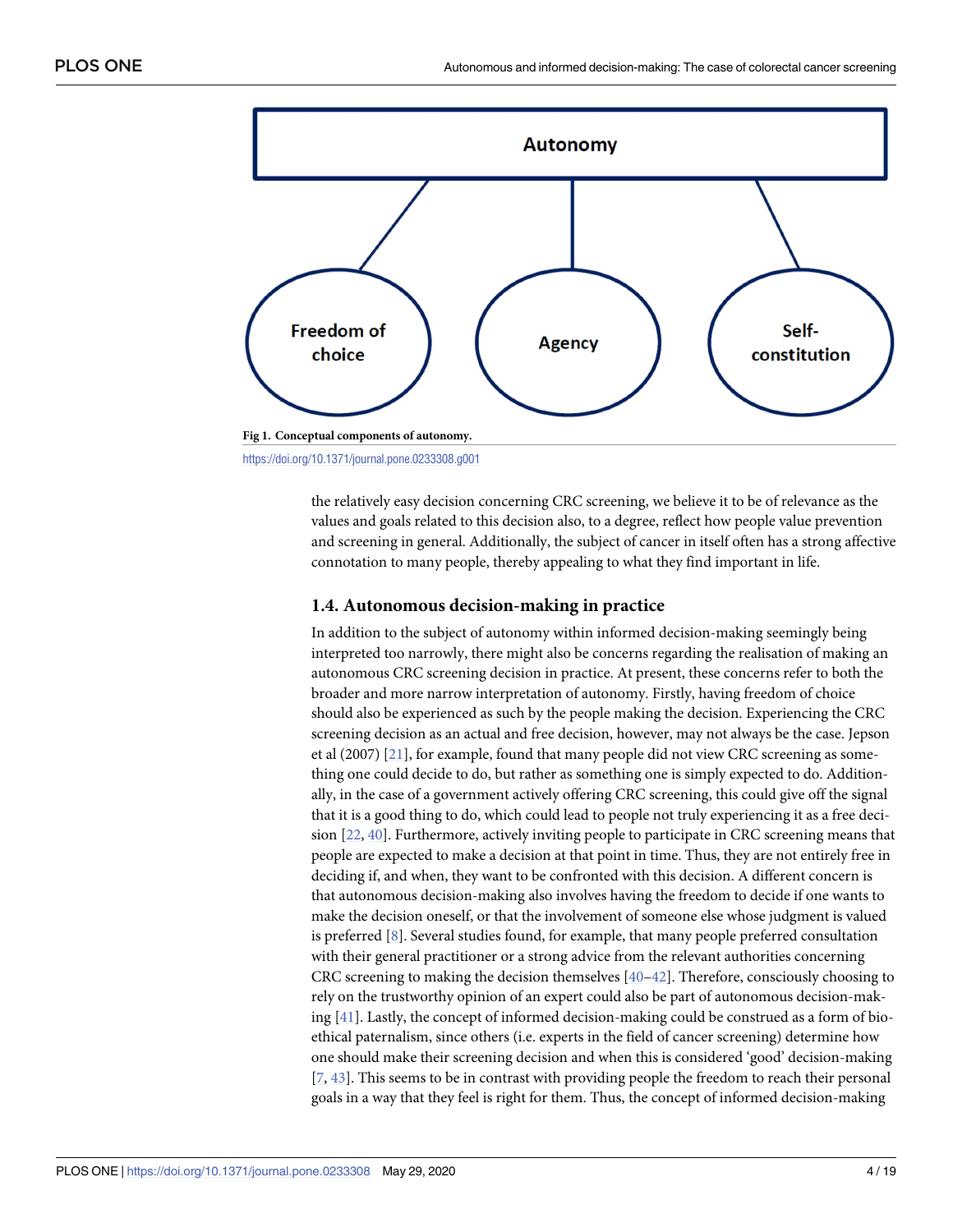<span id="page-4-0"></span>as it is presently being interpreted and executed, might not be the ideal way for people to achieve autonomy concerning CRC screening participation.

## **1.5. 'Good' decision-making according to the eligible population**

Besides the concept of informed decision-making having possible limitations for the making of autonomous CRC screening decisions, it might also not be doing justice to how people make this decision in real life, and what they find important in making a 'good' screening decision [\[21,](#page-17-0) [44\]](#page-18-0). This in comparison to the beforementioned expert view on what constitutes a 'good' screening decision, namely a decision following the concept of informed decision-making [\[9–11\]](#page-16-0). Previous studies have found that people regularly failed to make an informed CRC screening decision according to the commonly used expert-definition, because they did not have sufficient knowledge, or their decision did not match their attitude or preferences. However, people themselves did feel informed, were satisfied with their decision and experienced little decisional conflict [[45](#page-18-0), [46](#page-18-0)]. Thus, perhaps aspects other than being knowledgeable, such as decision satisfaction or confidence, better reflect what constitutes in real life as being important for making a 'good' screening decision  $[23, 47, 48]$  $[23, 47, 48]$  $[23, 47, 48]$  $[23, 47, 48]$  $[23, 47, 48]$  $[23, 47, 48]$  $[23, 47, 48]$ . Of course, it could be that people's decision satisfaction or confidence is associated with being informed [\[21,](#page-17-0) [24](#page-17-0)]. However, it could also be that it is associated with other factors, for example, getting peace of mind [\[11,](#page-16-0) [49\]](#page-18-0), having discussed the decision with relevant others [\[50,](#page-18-0) [51\]](#page-18-0), or realising their personal goals [[36](#page-17-0), [37](#page-17-0)]. Therefore, the question concerns whether making an informed decision according to expert standards should be the main, or sole, focus of what is important in making a 'good' CRC screening decision.

# **1.6. Study aim**

Although many studies have been conducted regarding CRC screening and other types of cancer screening and informed decision-making, the majority seems to have focused on examining whether an informed decision had been made  $[46]$  $[46]$  $[46]$ , and which reasons and factors were associated with screening-uptake or participation [[42](#page-17-0), [52](#page-18-0)]. With the exception of a few studies [\[40,](#page-17-0) [41\]](#page-17-0), the autonomy aspects of informed decision-making have received relatively little attention. Consequently, relatively little is known about whether the eligible CRC screening population experiences being able to decide freely and according to their own underlying goals and values about CRC screening participation. Additionally, relatively little is known about when the eligible CRC screening population believes to have made a 'good' screening decision. Examining this seems highly relevant as individuals are expected to be personally responsible for their decision concerning CRC screening participation and the possible consequences associated with it. Therefore, using in-depth interviews, which provides us the opportunity to delve in deeper into the process of decision-making, the aim of our study was to explore how the concepts of autonomous and informed decision-making relate to: 1) How the eligible CRC screening population in actuality decide about first-time participation in the Dutch national preventive CRC screening programme; and 2) What the eligible CRC screening population believes to be a 'good' decision concerning CRC screening participation.

# **2. Methods**

# **2.1. Ethics approval**

The Medical Ethics Review Committee (METC) of VU University Medical Centre has declared that an official approval of this study by their committee is not required (IRB00002991/ FWA00017598). We explained the purpose of our research to respondents, ensured their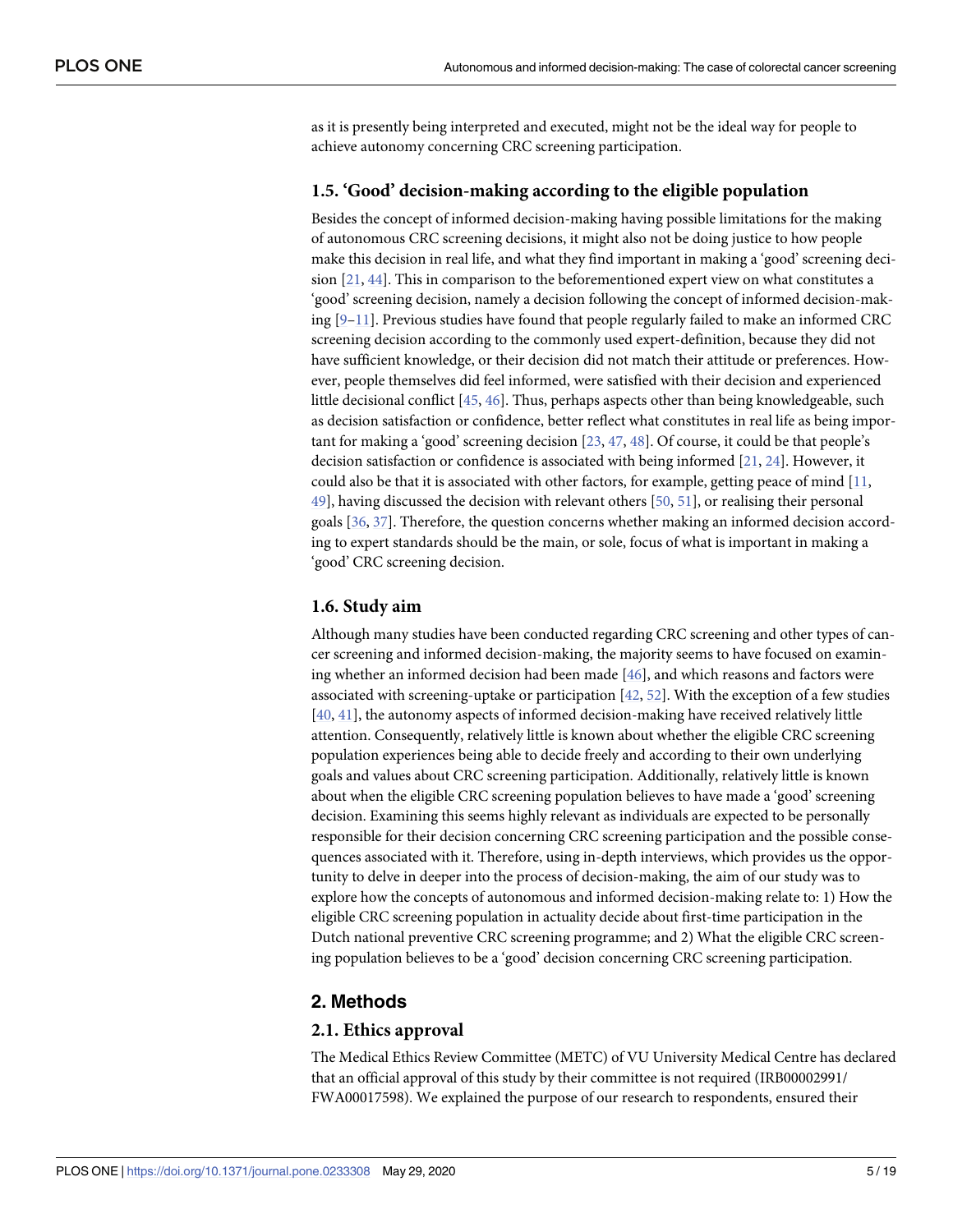anonymity by using codes and obtained their written informed consent before starting the interview.

# **2.2. Recruitment of interview candidates**

Interview candidates were recruited via a national online research panel (Flycatcher Internet Research, [www.flycatcher.eu;](http://www.flycatcher.eu) ISO 26362). Members of this panel sign up voluntarily to participate in online research. To thank interviewees for their participation, we provided them with a 20-euro gift card. For our study, we were interested in examining the decision-making process of people who were invited for the first time for CRC screening. This decision-making process would not only happen on the day that people receive their invitation or on the day that they actually take the screening test, but also some time before that. Especially since the existence of the CRC screening programme and who was eligible to be invited had received a reasonable amount of media attention. Therefore, we recruited participants who, based on their birth year, relatively recently received an invitation for CRC screening/made their decision, or who were expected to receive an invitation/make their decision soon. In theory, everyone between 55 and 76 years old was eligible to be invited for the CRC screening programme. However, in the Netherlands, the CRC screening programme was gradually being introduced over a period of five years (2014–2019) among different birth cohorts. According to a publicly available general schedule, the following birth years were supposed to receive an invitation for the first time for CRC screening in 2017 or 2018: 1942, 1943, 1944, 1956, 1958, 1959, 1960, 1961, 1963. In the Netherlands, we do not have a publicly available database of people being invited for CRC screening. Therefore, we used a research panel as they know people's birth year, which we could use as a filter. Thus, eventually, 1233 panel members from the beforementioned birth years were approached via email in April 2017 to participate in our study. However, it was possible that a selection of these people did not actually received an invitation as scheduled as deviations from the invitation schedule occurred. We ended up with 323 respondents who were eligible *and* interested in participating in our study. From these respondents it was also known whether or not they had participated in the CRC screening programme or what their intention was regarding participation. With respondents' permission, the online panel provided the first author (LD) with their contact information, after which a sample of this group was contacted to set up an interview appointment. The interviews were conducted over a period of five months (May-October 2017) and held at interviewees' private homes, their work location or the VU Medical Centre in Amsterdam, according to the interviewees' preference. The aim was to obtain a diverse interview sample with regards to being invited for the CRC screening programme or not, having participated in the CRC screening programme or not, geographic location, sex, age, and education (low, intermediate, high; according to the International Standard Classification of Education (ISCED), 2011). We tried to oversample low educated people as their views can be underrepresented in research. Unfortunately, they were underrepresented in our 'starting-pool' of possible interviewees. Additionally, despite efforts on our end to accommodate them and for diverse reasons (e.g. not picking up their phone, no time, other priorities, other unmentioned experienced barriers), they proved to be more difficult to actually schedule an interview with. Participants were all in the average risk population. We stopped conducting interviews when no new main themes were identified in the data.

#### **2.3. Data collection and analysis**

We used a qualitative design, using in-depth interviews. LD conducted all interviews, which were semi-structured using open questions. See the *Supporting Information* for the interview guide (S1 [File](#page-15-0)). The interview guide was developed within our research team. We discussed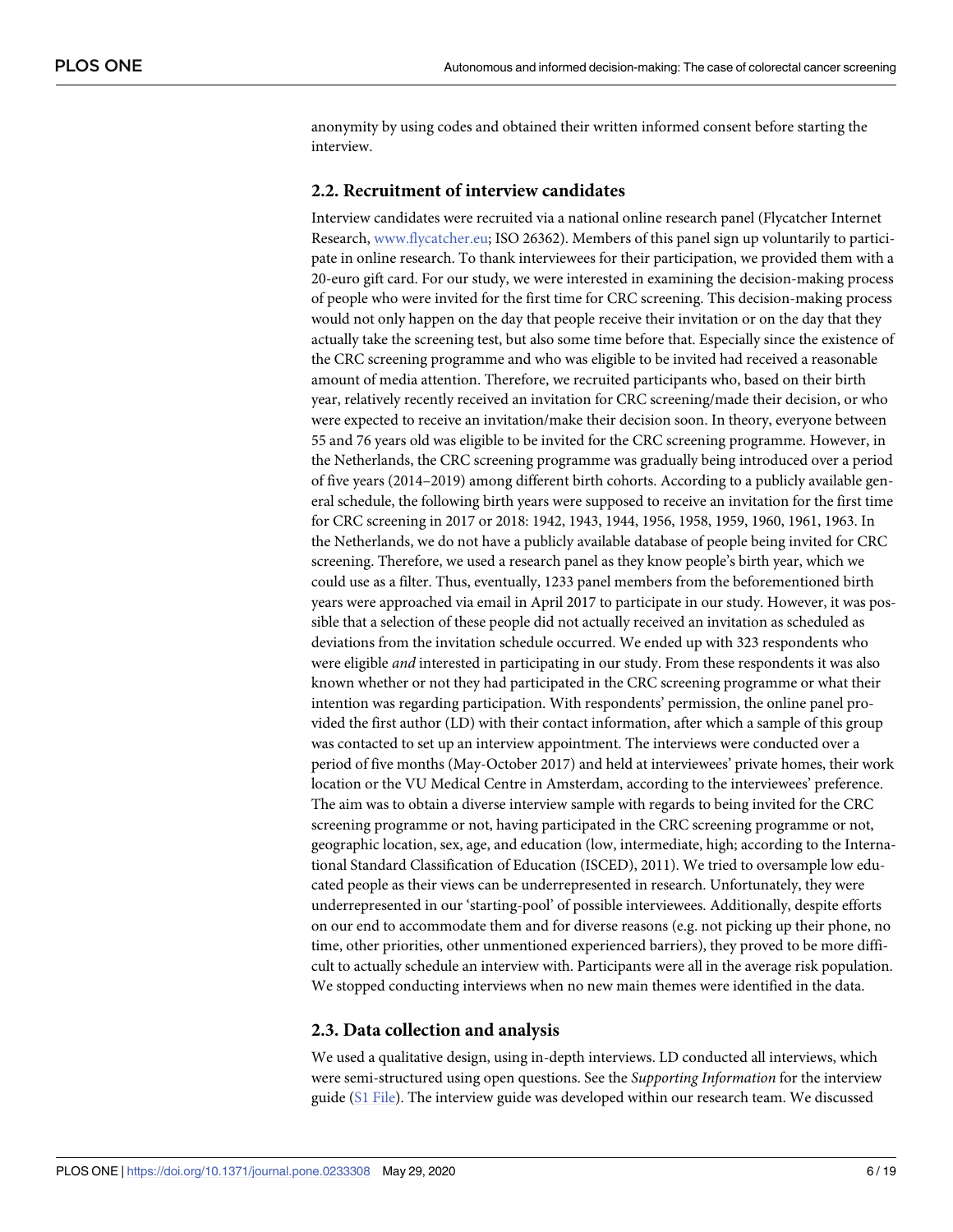<span id="page-6-0"></span>the main questions relevant to ask in light of the objective of our study, the order of the questions, possible follow-up questions and the wording of the questions. We first conducted two pilot-interviews, after which we made a few small adjustments in the order and wording of the main questions being asked. We asked people about their experience with making, or soon to be making, the CRC screening decision and their views and thoughts concerning the diverse aspects involved in autonomous and informed decision-making. We did not provide them with any exact definitions of, for example, a free or 'good' decision. Our interview guide addressed the following main topics: Why and how did people make their decision about participation in the CRC screening programme; What do they find important in life and how does preventive CRC screening relate to this; What are their experiences and views regarding the decision about participation in the CRC screening programme being a free and voluntary decision of their own; How do they view the role of the government; What was involved in and needed for making their decision about participation in the CRC screening programme; When do they consider to have made a 'good' decision about participation in the CRC screening programme and health-related decision in general. The interview duration ranged from approximately 25 to 55 minutes. With the permission of the interviewees, the interviews were audio recorded. The audio recordings were transcribed verbatim and the transcripts were analysed using Atlas.ti 7.5.17. Transcripts were analysed using descriptive thematic analysis [\[53,](#page-18-0) [54\]](#page-18-0), starting with an open coding phase in which the data were examined and themes were categorized. The topics addressed in the interview guide provided a conceptual starting point in this categorization process. LD and the second author (EU) independently coded five of the interviews. Minor differences between the two coders in distinguishing themes and subthemes were discussed and resolved, after which LD analysed the remaining transcripts. The interview guide and the quotes in [Table](#page-8-0) 2 (Results) were translated from Dutch to English by the first author and proofread by a native (UK) English speaker.

# **3. Results**

Conducting our qualitative analysis, the following main themes emerged, which were used to structure our results: 1) Aspects related to being informed about CRC screening; 2) Aspects related to autonomous decision-making; 3) Oher aspects involved in the decision-making process; 4) A 'good' screening decision.

# **3.1. Sample characteristics**

Our research sample consisted of 27 interviewees: nine (33%) who participated in the CRC screening programme and nine (33%) who had the intention to participate (hereinafter referred to as CRC screening participants); five (19%) who did not participate in the CRC screening programme and four (15%) who had the intention not to participate (hereinafter referred to as CRC screening non-participants). The sample characteristics are summarised in [Table](#page-7-0) 1.

# **3.2. Aspects related to being informed about CRC screening**

**3.2.1. Role of information and the official brochure.** Participants and non-participants of the CRC screening programme indicated wanting to know about the basics of more or less the same aspects regarding CRC screening (e.g. the test procedure, the screening purpose, and the possible general benefits, harms and downsides of screening) (Quote 1, [Table](#page-8-0) 2). Most CRC screening participants and non-participants mentioned they heard or were informed about generally all of the aspects they wanted to know about (we did not systematically assess their knowledge). However, some CRC screening participants and non-participants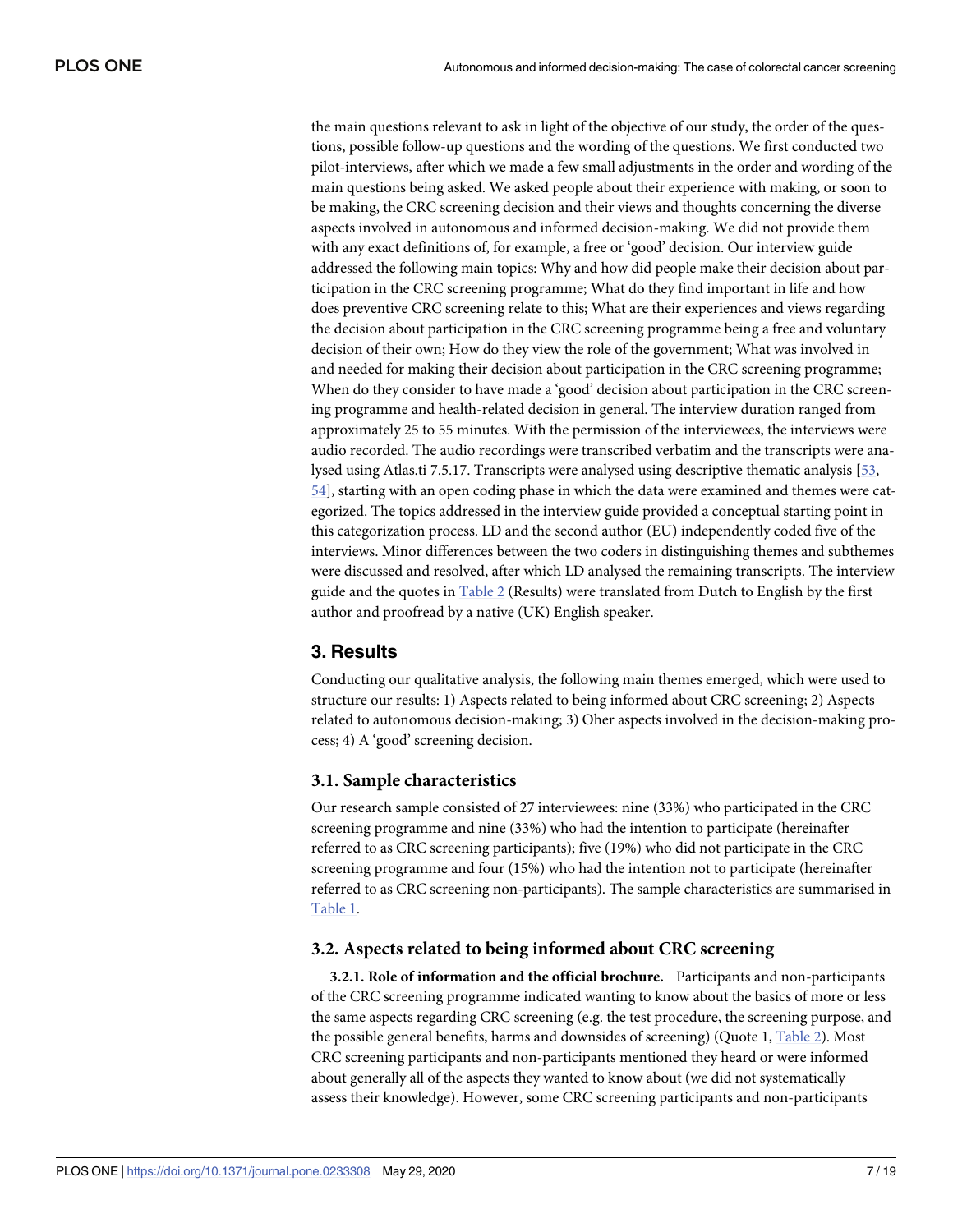| <b>Variables</b>                       | Participated in CRC screening / Intention to<br>participate in CRC screening N (%) | Did not participate in CRC screening / Intention not to<br>participate in CRC screening N (%)* | Total sample<br>N(%) |
|----------------------------------------|------------------------------------------------------------------------------------|------------------------------------------------------------------------------------------------|----------------------|
| Total                                  | 18 (100)                                                                           | 9(100)                                                                                         | 27(100)              |
| Sex                                    |                                                                                    |                                                                                                |                      |
| Male                                   | 10(56)                                                                             | 3(33)                                                                                          | 13(48)               |
| Female                                 | 8(44)                                                                              | 6(67)                                                                                          | 14(52)               |
| Education                              |                                                                                    |                                                                                                |                      |
| Low                                    | 9(50)                                                                              | 1(11)                                                                                          | 10(37)               |
| Intermediate                           | 5(28)                                                                              | 4(44)                                                                                          | 9(33)                |
| High                                   | 4(22)                                                                              | 4(44)                                                                                          | 8(30)                |
| Age category                           |                                                                                    |                                                                                                |                      |
| $55 - 59$                              | 7(39)                                                                              | 3(33)                                                                                          | 10(37)               |
| $60 - 64$                              | 6(33)                                                                              | 2(22)                                                                                          | 8(30)                |
| $65 - 69$                              | 0(0)                                                                               | 0(0)                                                                                           | 0(0)                 |
| $70 - 74$                              | 5(28)                                                                              | 4(44)                                                                                          | 9(33)                |
| Relationship status                    |                                                                                    |                                                                                                |                      |
| Currently married/in a<br>relationship | 15(83)                                                                             | 7(78)                                                                                          | 22(81)               |
| Currently not in a<br>relationship     | 3(17)                                                                              | 2(22)                                                                                          | 5(19)                |
| Has children                           |                                                                                    |                                                                                                |                      |
| Yes                                    | 15(83)                                                                             | 5(56)                                                                                          | 20(74)               |
| No                                     | 3(17)                                                                              | 4(44)                                                                                          | 7(26)                |

#### <span id="page-7-0"></span>**[Table](#page-6-0) 1. Characteristics research sample**�**.**

� Total percentage is in some cases less than 100% due to rounding off

- Because of the gradual introduction of the CRC screening programme in the Netherlands, people from the age category 65–69 were not invited for CRC screening during our study period (2017/2018)

<https://doi.org/10.1371/journal.pone.0233308.t001>

mentioned not to have heard about any downsides or risks associated with CRC screening and were unclear about the target population and procedure of the CRC screening programme. Several CRC screening participants and non-participants mentioned that information was mostly needed regarding what to expect once you have decided to participate in CRC screening. Most CRC screening participants and non-participants had read or browsed through the official brochure accompanying the CRC screening invitation, or intended to do so after receiving the invitation (Quote 2, [Table](#page-8-0) 2). Most already had a clear idea about participating before actually receiving the CRC screening invitation and official brochure (Quote 3, [Table](#page-8-0) 2).

#### **3.3. Aspects related to autonomous decision-making**

**3.3.1. A free decision and social pressure.** All CRC screening participants and non-participants experienced that they had a choice to either participate or not participate in the CRC screening programme (Quote 4, [Table](#page-8-0) 2). However, many CRC screening non-participants experienced their decision as not being a completely free one (Quote 5, [Table](#page-8-0) 2). They perceived the social norm to be to participate in CRC screening and experienced a certain social pressure–from people close to them as well as from society as a whole. Both CRC screening participants and non-participants indicated that most people in their environment were positive about CRC screening and other types of cancer screening, and were participating in it. A number of CRC screening participants mentioned that cancer screening for women (i.e. the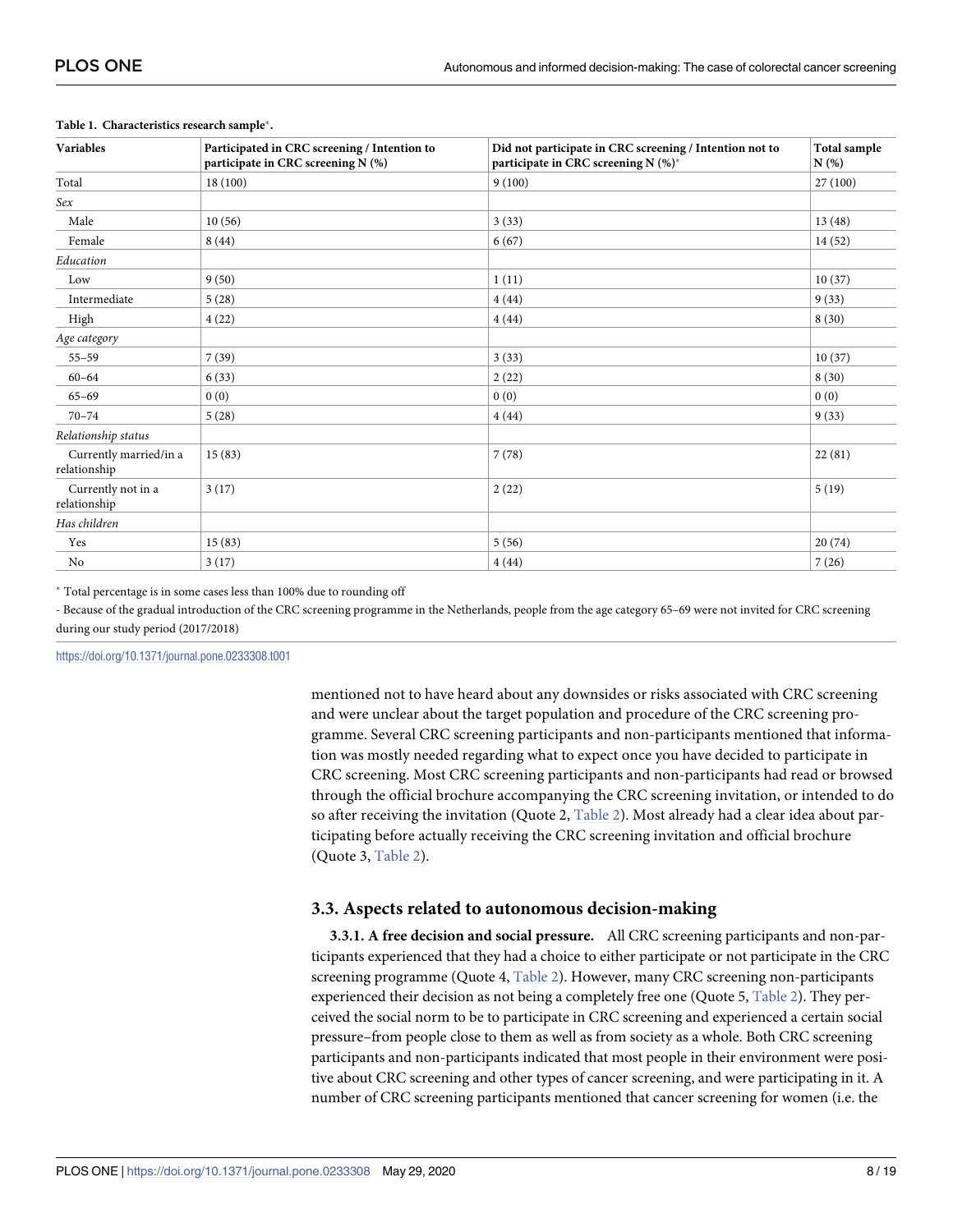| Theme                                                                   | <b>Illustrative quotes</b>                                                                                                                                                                                                                                                                                                                                                                                                                                                                                                                                                                                                                                                                                                                                                                                                                                                                                                                                                                                                          |
|-------------------------------------------------------------------------|-------------------------------------------------------------------------------------------------------------------------------------------------------------------------------------------------------------------------------------------------------------------------------------------------------------------------------------------------------------------------------------------------------------------------------------------------------------------------------------------------------------------------------------------------------------------------------------------------------------------------------------------------------------------------------------------------------------------------------------------------------------------------------------------------------------------------------------------------------------------------------------------------------------------------------------------------------------------------------------------------------------------------------------|
| Role of information and the official brochure                           | Quote 1<br>"Of course, the procedure and the usefulness of the screening, that is most important. And the purpose<br>of it and what they hope to achieve with it. That is what you need to know." (R21, CRC screening non-<br>participant, female, age 72, intermediate education)<br>Quote 2<br>"It is important that I have access to certain knowledge. And then it is up to me if I want to know all the<br>details or not. Like I said, some things in the brochure I just scanned because before I read it I already<br>thought 'this is a good thing'." (R19, CRC screening participant, female, age 57, high education)<br>Quote 3<br>"As soon as I heard about it [CRC screening], I knew I was going to participate. Then I just waited for<br>the invitation letter to come I have read the brochure, it was clear." $(R5, CRC\, screening\, partition,$<br>male age 72, high education)                                                                                                                                 |
| A free decision and social pressure                                     | Quote 4<br>"You have the opportunity to participate, but you can also say that you do not want to. And then there<br>is no one telling you 'you should send in your stool-test' or 'why are you not sending the test back?'."<br>(R15, CRC screening participant, female, age 60, low education)<br>Quote 5<br>"I do not experience it to be a fully free decision. From the outside, a lot of pressure is being put on you,<br>as in 'just do it, it will not do any harm and it takes you little effort'." (R22, CRC screening non-<br>participant, female, age 61, high education)<br>Quote 6<br>"Of course, other people have an opinion about that [my decision not to participate], but that does not<br>make me well, maybe a little bit that you start getting some doubt, 'what if I do get colorectal<br>cancer, then they will say "I told you so". But right now I would just say, as I am feeling mentally<br>strong, 'tough luck, too bad then'." (R24, CRC screening non-participant, female, age 61, low education) |
| One's own decision and the involvement of others                        | Quote 7<br>"I believe everyone should decide that for themselves, if they want to participate or not, and what they<br>think of it." (R2, CRC screening participant, female, age 61, low education)<br>Quote 8<br>"If I have to make a decision about my body and myself, then I do not think anyone else should be<br>involved in that." (R22, CRC screening non-participant, female, age 61, high education)                                                                                                                                                                                                                                                                                                                                                                                                                                                                                                                                                                                                                      |
| Role of the government and making screening<br>participation obligatory | Quote 9<br>"That the government is behind this [CRC screening], that is fine by me, that they want to encourage<br>people a little bit but I believe most of it [health responsibility] is up to people themselves." (R4, CRC<br>screening participant, female, age 60, low education)<br>Quote 10<br>"The health care facilities have to come about in some way. I do believe that to be a typical government<br>responsibility. But we are talking about prevention now, or perhaps even the promotion of health. Then<br>yes, how far can you go as a government? For me there are limits at some point." (R26, CRC screening<br>non-participant, male, age 56, high education)<br>Quote 11<br>"Well, for me, I would not mind if it [CRC screening] was more mandatory. But I think in general<br>people would like to decide this for themselves." (R9, CRC screening participant, male, age 74, high<br>education)                                                                                                            |
| Role of life values                                                     | Quote 12<br>"Well, I believe being healthy is most important in life, no millions can compete with that. I know that<br>from experience, so doing this [CRC screening] really resonates with who I am." (R10, CRC screening<br>participant, male, age 60, intermediate education)<br>Quote 13<br>"I am not a person who wants to know or prevent everything and is very cautious in not doing this or<br>that. For me it is important that I am enjoying myself and part of that is up to you." (R21, CRC)<br>screening non-participant, female, age 72, intermediate education)<br>Quote 14<br>"Well, I think, everyone naturally finds their health important. [] And I think that I find my freedom<br>important, and that this screening examination is a certain threat to that. I believe it will affect my<br>freedom because if I end up in the medical circuit I will not feel free anymore." (R26, CRC screening<br>non-participant, male, age 56, high education)                                                        |

<span id="page-8-0"></span>**[Table](#page-6-0) 2. Illustrative quotes related to the themes of the CRC screening decision-making process.**

(*Continued*)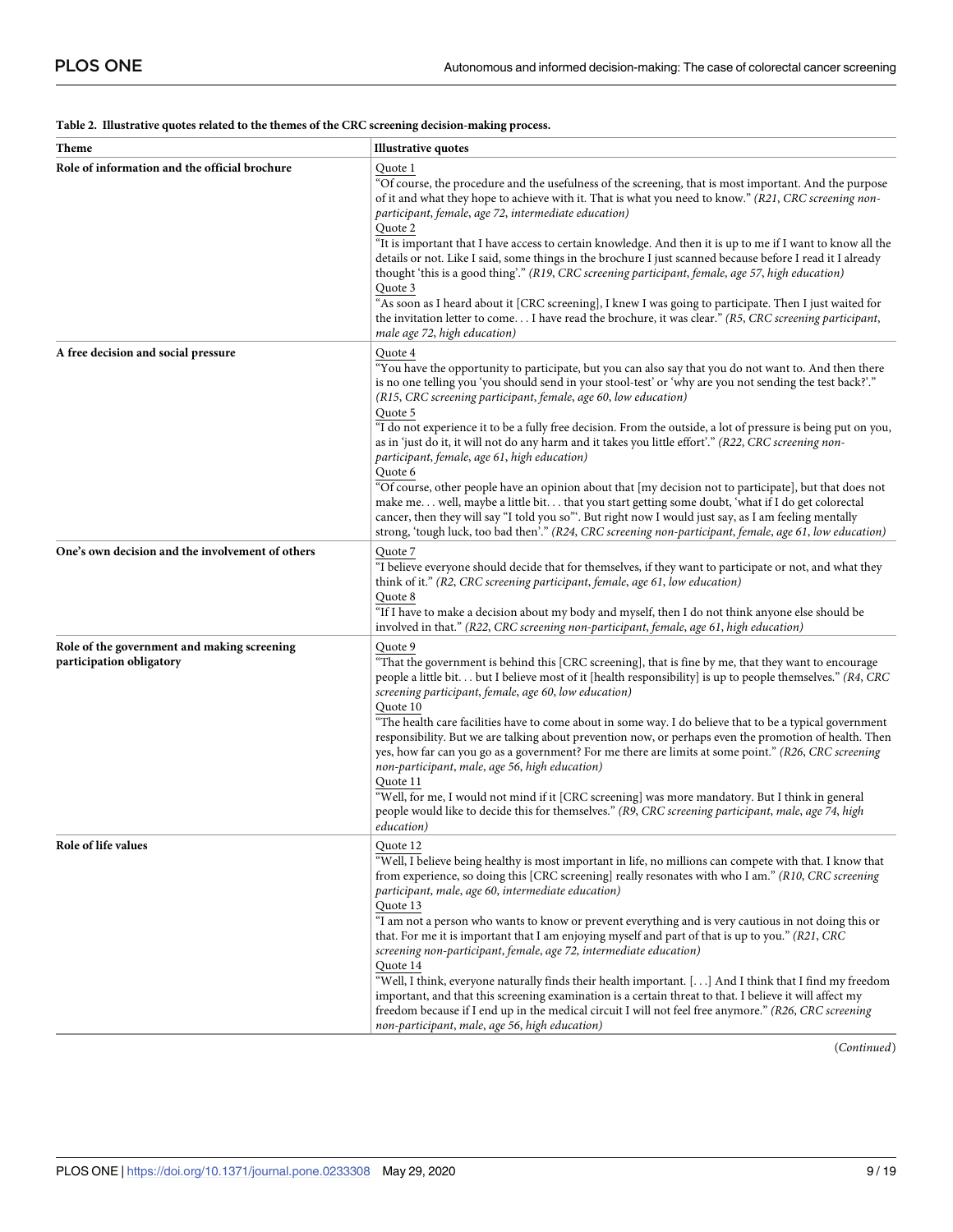#### **Table 2.** (Continued)

| Theme                                                                                         | <b>Illustrative quotes</b>                                                                                                                                                                                                                                                                                                                                                                                                                                                                                                                                                                                                                                                                                                                                                                                                                                                                                                                                                                                                                                                                                                                                                                                                                                                                                                                                                                                                                                                                                                                                         |
|-----------------------------------------------------------------------------------------------|--------------------------------------------------------------------------------------------------------------------------------------------------------------------------------------------------------------------------------------------------------------------------------------------------------------------------------------------------------------------------------------------------------------------------------------------------------------------------------------------------------------------------------------------------------------------------------------------------------------------------------------------------------------------------------------------------------------------------------------------------------------------------------------------------------------------------------------------------------------------------------------------------------------------------------------------------------------------------------------------------------------------------------------------------------------------------------------------------------------------------------------------------------------------------------------------------------------------------------------------------------------------------------------------------------------------------------------------------------------------------------------------------------------------------------------------------------------------------------------------------------------------------------------------------------------------|
| The perception and personal weighing of the benefits,<br>harms and downsides of CRC screening | Quote 15<br>"Well, early this year I knew I was going to be invited [for CRC screening] and then I started to doubt,<br>'shall I do it, shall I not do it'. [] But when you read up on it and read about what the risks are, I<br>thought 'this is not for me'." (R27, CRC screening non-participant, female, age 72, intermediate<br>education)<br>Quote 16<br>"There is a certain risk that you will be confronted with a false-positive result. There can be many<br>causes for blood in your stool, it does not have to be a sign of colorectal cancer." (R26, CRC screening<br>non-participant, male, age 56, high education)<br>Quote 17<br>"If they find something [as a result of CRC screening] then that is a downside, but I accept that as<br>something that comes with it." (R5, CRC screening participant, male, age 72, high education)                                                                                                                                                                                                                                                                                                                                                                                                                                                                                                                                                                                                                                                                                                             |
| Role of emotions/feelings                                                                     | Quote 18<br>"Fear of the result [of CRC screening]. I mean, the thought that you might have something, and that<br>you will end up in the medical circuit, with all its consequences colon exams etcetera." (R18, CRC<br>screening participant, male, age 57, intermediate education)<br>Quote 19<br>"Wellit is like I said: I would like to stay healthy as long as possible and will do anything necessary to<br>make that happen. I want to contribute to that so no, I do not experience any negative emotions<br>with that [CRC screening]. My only thought is, it is good that it is getting done!" (R9, CRC screening<br>participant, male, 74, high education)                                                                                                                                                                                                                                                                                                                                                                                                                                                                                                                                                                                                                                                                                                                                                                                                                                                                                             |
| Role of experience with and views of cancer and preventive<br>screening                       | Quote 20<br>"I found that, when you have to deal with it [cancer], it changes the way you think about it. You then<br>truly realise the impact of what it is, and what it does to you." (R17, CRC screening participant, female,<br>age 73, low education)<br>Quote 21<br>"Before I got cancer I have that now for it has been five years I believe that this last year I<br>finally started really thinking more about the things I do and do not want." (R24, CRC screening non-<br>participant, female, age 61, low education)<br>Quote 22<br>"Well, if it were up to me, I think they should give everyone a yearly scan or something, to screen it all<br>[their body]. But, of course, that is too expensive. But it would be nice if something like that would exist<br>for more types of cancer." (R3, CRC screening participant, female, age 61, low education)<br>Quote 23<br>"[Use of preventive screening,] only if there is a reason for it, genetically or familial, things you<br>know." (R24, CRC screening non-participant, female, age 61, low education)                                                                                                                                                                                                                                                                                                                                                                                                                                                                                        |
| A 'good' screening decision                                                                   | Quote 24<br>"[A good screening decision is] mainly that it feels right. I believe it is fine to participate in it [CRC<br>screening], so for me that is the right decision. I really do not think about it." (R12, CRC screening<br>participant, female, age 59, low education)<br>Quote 25<br>"I just think, they are inviting you, are offering it to you, to get yourself screened so you should seize<br>that opportunity!" (R6, CRC screening participant, male, age 72, intermediate education)<br>Quote 26<br>"Because, I believe they offer it [CRC screening] for a reason. I believe prevention is better than cure. I<br>just think it is sort of an obligation to make use of this opportunity. You can only get wiser from it."<br>(R15, CRC screening participant, female, age 60, low education)<br>Quote 27<br>"[A good screening decision is] that you stand by it and also that you are well informed. About why<br>you would participate. What the risks are if you do not participate and how you can benefit from it."<br>(R1, CRC screening participant, female, age 60, high education)<br>Quote 28<br>"I am very rational, so I think good information is necessary, and then there is also your own feeling.<br>You sometimes feel that you should or should not do something, that is the difficulty with rationality in<br>general, so it is not just reasoning, but also the feeling that comes with that [that makes for a good<br>screening decision]." (R27, CRC screening non-participant, female, age 72, intermediate education) |

<https://doi.org/10.1371/journal.pone.0233308.t002>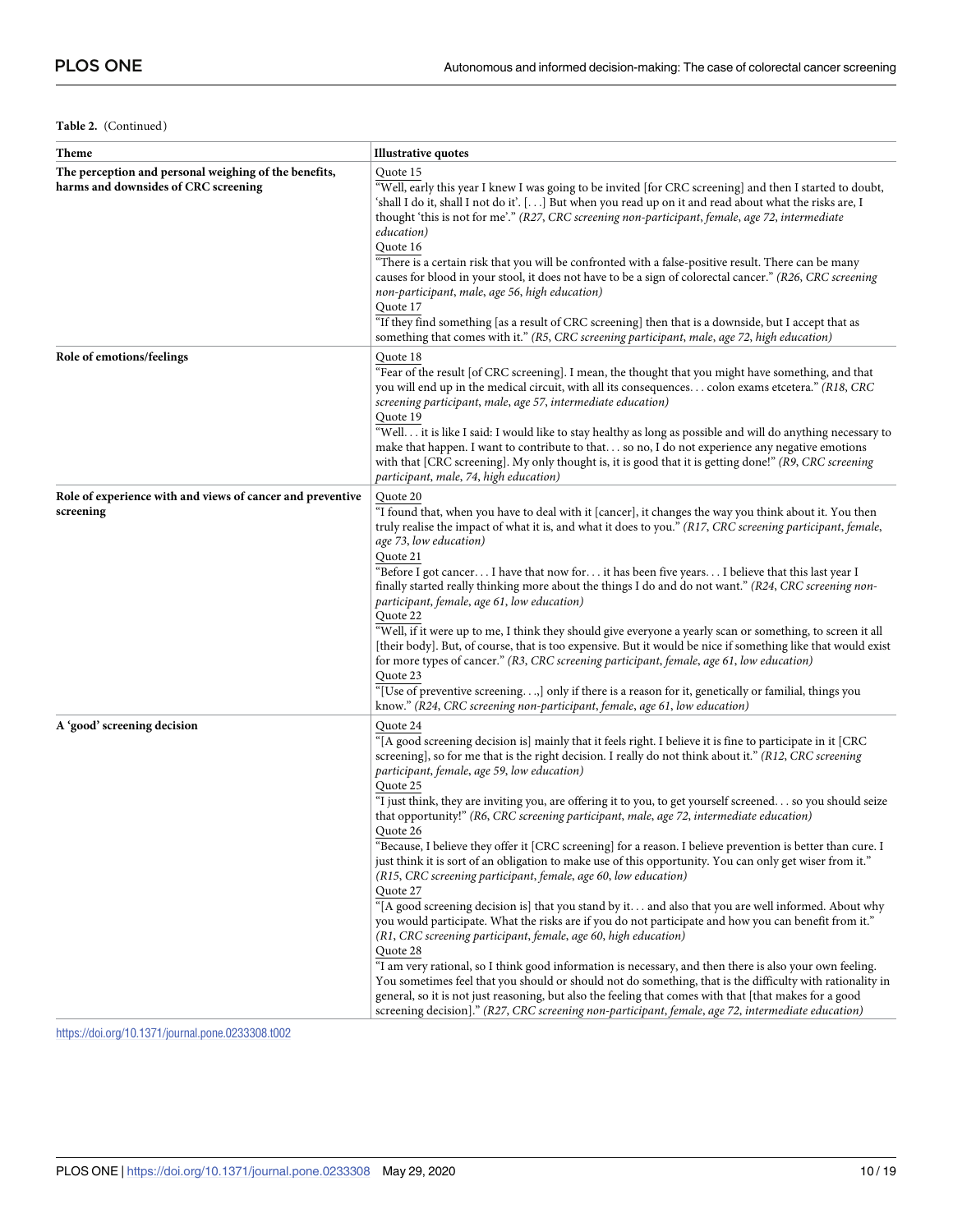breast and cervical cancer-screening programmes) has become common and part of daily life. CRC screening non-participants mentioned that it could be difficult to go against this social norm concerning cancer screening. They stated that it did not necessarily strongly influence their personal opinion concerning CRC screening, but they did feel *a* pressure because of it, and a need to explain or defend their decision more (Quote 6, [Table](#page-8-0) 2). This often resulted in them having slight doubts and taking the time to think through their decision once more.

**3.3.2. One's own decision and the involvement of others.** All CRC screening participants and non-participants experienced the decision whether or not to participate in the national preventive CRC screening programme to be their own decision, as they believed it should be (Quotes 7 and 8, [Table](#page-8-0) 2). Family, friends, or a physician could be consulted when, for example, experiencing doubts, but it remains their own personal decision. Most interviewees did not consult other people concerning their own decision, but they did discuss the CRC screening programme with friends and family as a 'topic of conversation'. A few asked the opinion of their spouse/family, friends with medical knowledge, or current physician concerning cancer or colon problems. In general, it was not considered necessary for the general practitioner to be involved in making the decision concerning CRC screening.

**3.3.3. Role of the government and making screening participation obligatory.** Several CRC screening participants and non-participants believed that the government had a responsibility in promoting and protecting people's health, but there are boundaries (Quotes 9 and 10, [Table](#page-8-0) 2). Many saw a responsibility for the government to provide preventive cancer screening programmes and public information concerning health and a healthy lifestyle. Some believed that the government should be doing more. However, others believed that the government had no responsibility regarding people's health. Most interviewees saw no active role for the government in the actual decision-making process about participation in the CRC screening programme, apart from providing information. In general, CRC screening participants believed it acceptable to promote CRC screening by making it more known. A few also found advice from the government about participating acceptable. Some CRC screening non-participants found making CRC screening and the national programme more known acceptable too, while others did not. A number of CRC screening non-participants mentioned that the government played a role in creating the social norm and pressure felt regarding screening participation by providing the screening programme and actively inviting people to participate in it. Nearly all CRC screening participants and non-participants believed that CRC screening should not be made obligatory. Some CRC screening participants, however, did express that obligatory participation would be acceptable for them personally, as they thought very highly of CRC screening (Quote 11, [Table](#page-8-0) 2).

**3.3.4. Role of life values.** Many interviewees viewed participating or not participating in the CRC screening programme directly or indirectly as being associated with what they valued in life. Both CRC screening participants and non-participants valued enjoying life, a good quality of life and spending time with others. Additionally, many CRC screening participants mentioned staying healthy and keeping on living to be important (Quote 12, [Table](#page-8-0) 2). Among CRC screening non-participants several mentioned their health as being important, but more emphasis was put on not worrying too much about what might be, having their freedom, and to live life today, not tomorrow (Quotes 13 and 14, [Table](#page-8-0) 2).

**3.3.5. The perception and personal weighing of the benefits, harms and downsides of CRC screening.** In general, participants of the CRC screening programme mostly saw possible benefits of CRC screening, where non-participants also, or only, saw possible harms and downsides (Quotes 15 and 16, [Table](#page-8-0) 2). Additionally, for CRC screening participants the possible benefits weighed more heavily than the possible harms and downsides, whereas the reverse was true for CRC screening non-participants. Furthermore, it appears that CRC screening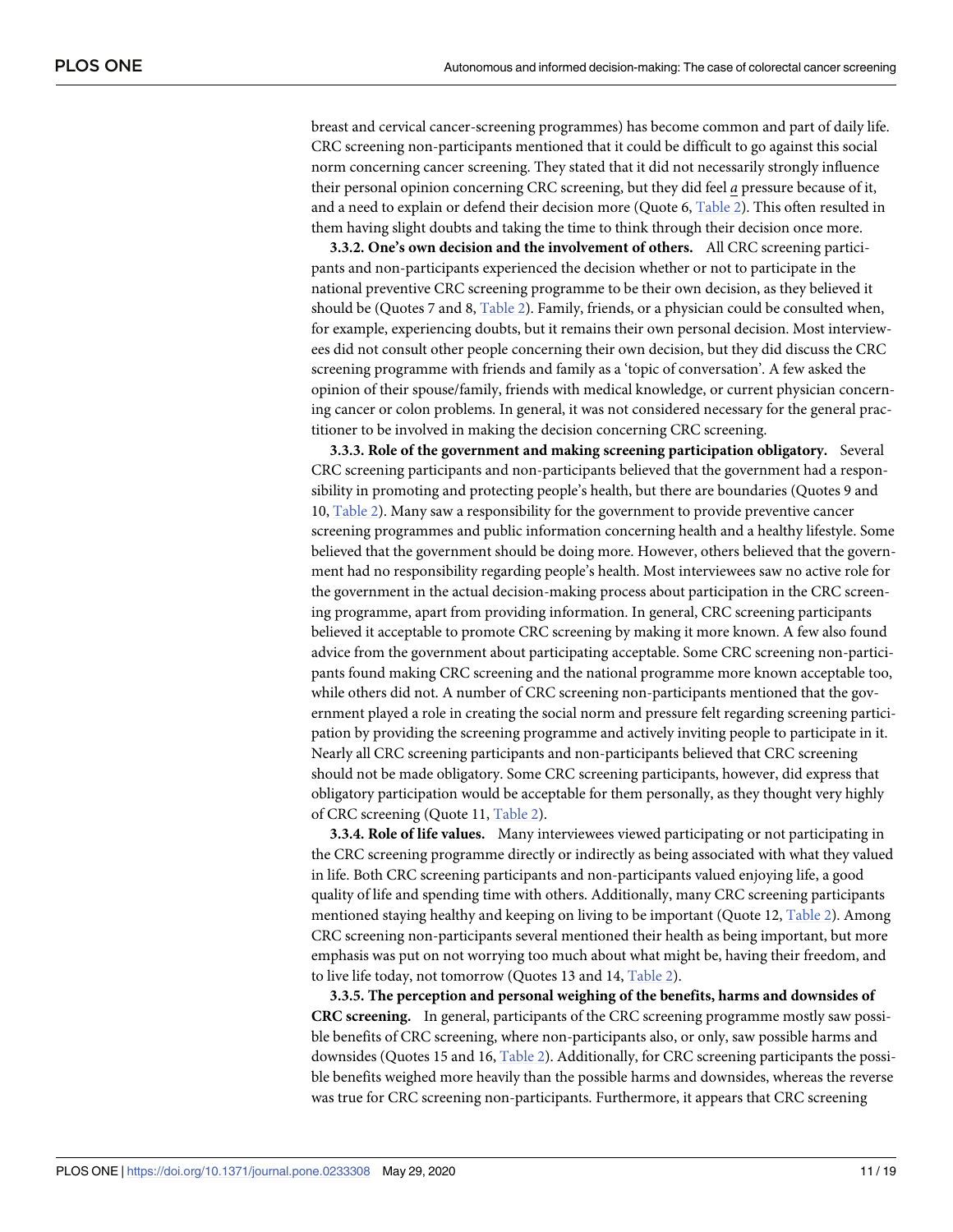participants and non-participants differed in their interpretation or explanation of the possible harms, downsides and benefits. For example, CRC screening participants often did not view the probability of a false-positive as a harm or downside, or they saw it as something just inher-ent to screening (Quote 17, [Table](#page-8-0) 2). CRC screening non-participants, on the other hand, did not always view identifying cancer early on as a benefit as it leads to being labelled as ill/a patient and ending up in medical care, while not feeling ill.

#### **3.4. Other aspects involved in the decision-making process**

**3.4.1. Role of emotions/feelings.** A sizeable number of CRC screening participants and non-participants indicated that certain emotions/feelings were present (such as a slight fear of cancer or colonoscopy, anxiety while waiting for the test results, anxiety when getting a negative test result, or reassurance when getting a positive test result), and that these played a role in their decision-making process (Quote 18, [Table](#page-8-0) 2). Others, however, stated that this was not the case (Quote 19, [Table](#page-8-0) 2).

**3.4.2. Role of experience with and views of cancer and preventive screening.** Most CRC screening participants and non-participants knew other people close to them who had cancer in the past, and a number of them had cancer in the past themselves. These experiences acted as a source for factual, social and affective information. Both CRC screening participants and non-participants indicated they did not experience a strong fear of cancer, but they did believe it to be a serious illness and thought that the illness and the process of treating it could strongly influence their quality of life. Several interviewees explicitly mentioned that their experiences with cancer influenced what they valued in life and their decision-making process (Quotes 20 and 21, [Table](#page-8-0) 2). Most CRC screening participants were positive about preventive screening in general (Quote 22, [Table](#page-8-0) 2) and participated, or would participate, in other cancer-screening programmes. A few CRC screening participants did not know yet whether they would participate in other cancer-screening programmes. Most CRC screening non-participants explicitly mentioned that their decision to participate in any kind of preventive screening would depend on the disease that was being screened for, the screening procedure and or their personal situation (Quote 23, [Table](#page-8-0) 2).

#### **3.5. A 'good' screening decision**

Most participants and non-participants of the CRC screening programme mentioned that a 'good' screening decision is one they stand by, that feels right (Quote 24, [Table](#page-8-0) 2), and that is made freely and by themselves. Additionally, all CRC screening non-participants viewed giving their decision substantial thought and making a well-considered decision as important for making a 'good' screening decision, and many also viewed being informed as part of the process. These aspects were mentioned by approximately a quarter of CRC screening participants as being part of making a 'good' screening decision. For half of the CRC screening participants, being offered the opportunity of getting screened for colorectal cancer was mostly what they needed in order to make their decision (Quote 25 and 26, [Table](#page-8-0) 2). Several CRC screening participants and non-participants mentioned that a 'good' screening decision was based on their first impression, often formed using a small amount of information. Most CRC screening participants and non-participants mentioned multiple aspects as being part of making a 'good' screening decision, with often the combination of it being based on reasoning as well as feelings or intuition (Quotes 27 and 28, [Table](#page-8-0) 2). A number of CRC screening participants and non-participants explicitly stated that a 'good' screening decision is also related to the outcome of the decision and its consequences (i.e. not getting cancer or becoming seriously ill). In this light though, some interviewees mentioned that having a different outcome than anticipated does not make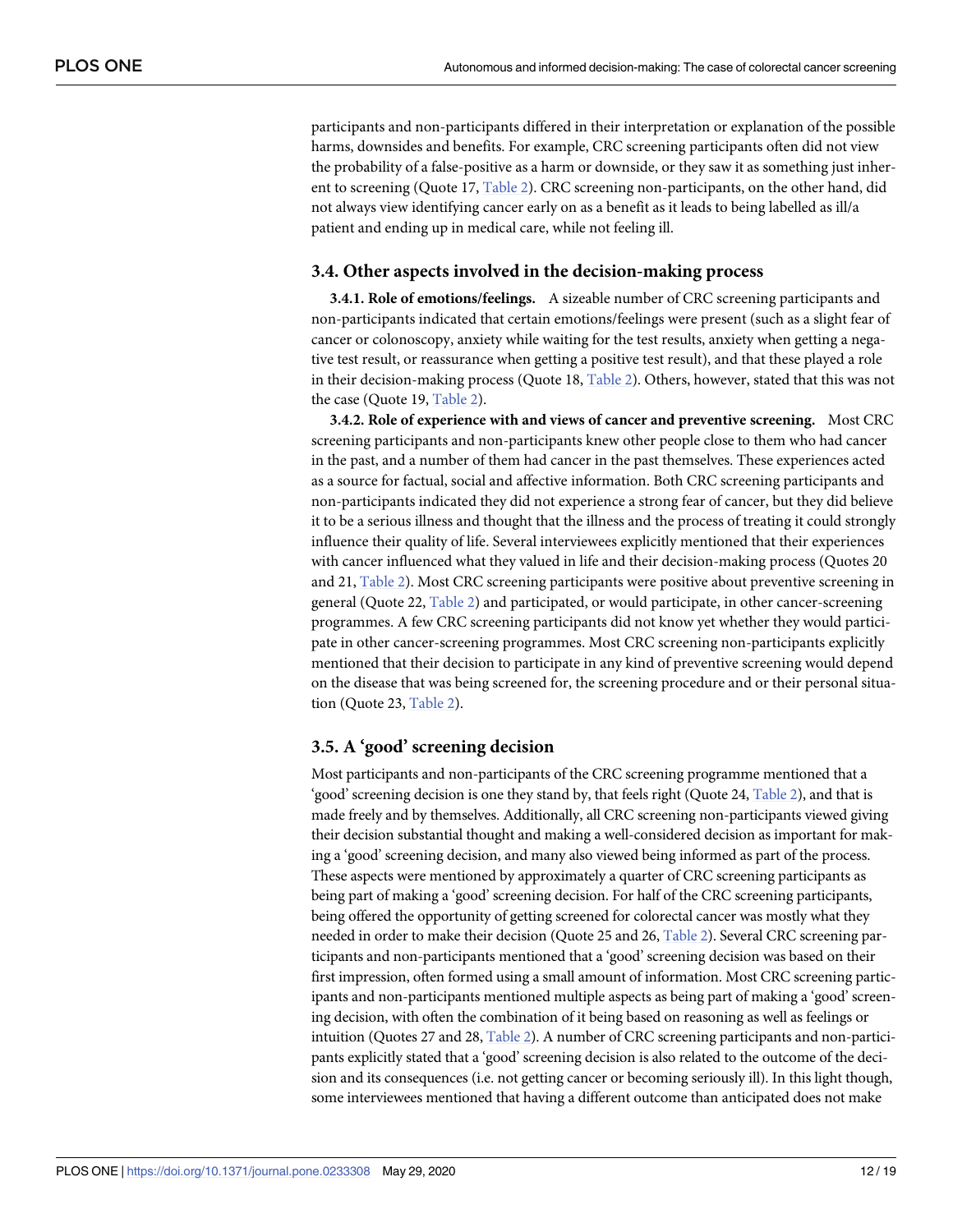<span id="page-12-0"></span>the decision to participate or not participate any less 'good'. The same aspects viewed as being important regarding making a 'good' CRC screening decision were also viewed as being important regarding making a 'good' decision concerning health-related decisions in general.

# **4. Discussion**

# **4.1. General results**

In our study, both people who decided to participate in the Dutch national preventive CRC screening programme and people who decided not to participate viewed a 'good' screening decision as one they could stand by, that feels right, and that is made freely and by themselves (i.e. referring to autonomy aspects). Although all interviewees experienced that they were free to decide whether they wanted to participate in the CRC screening programme or not, many CRC screening non-participants experienced their decision as not being a completely free decision because they felt a certain social pressure to participate. Another key aspect for making a 'good' screening decision for all interviewees was that it was based on both reasoning and feelings or intuition. A substantial number of interviewees also believed making an informed and deliberative CRC screening decision to be essential. However, in our sample, this view appeared to be more evident among CRC screening non-participants than among participants.

# **4.2. Autonomous and informed decision-making and a social norm**

In general, people in our sample made a decision concerning CRC screening participation that they felt was a right decision for them, and in a manner that was right for them. This indicates self-constitution being realised, despite the conditions for it not necessarily being explicitly present within the concept of informed decision-making. However, the social pressure expressed by CRC screening non-participants in our sample to participate in the CRC screening programme may be affecting the freedom of choice of especially those considering not to participate in CRC screening. The notion of there being a positive norm regarding participating in the CRC screening programme is supported by several studies showing a generally positive view towards CRC screening and other types of cancer screening [\[55–59\]](#page-18-0), as well as the relatively high CRC screening uptake of 73 percent in the Netherlands [\[33\]](#page-17-0). This positive social norm regarding participating in cancer screening is not surprising. Firstly, it seems logical that the idea of identifying cancer early on being good simply makes sense to people and would thus appeal strongly to them. Secondly, studies have shown that the government providing or recommending cancer screening and actively inviting people to participate in it, as is the Dutch situation, can signal to people that participating is a good thing to do  $[40-42]$ . Lastly, for decades now, the main communication about cancer screening consisted of conveying to people that it was a good thing to do and that they should participate in it [[18](#page-17-0), [26](#page-17-0)–[28\]](#page-17-0). As it became more apparent that cancer screening also involves possible harms and downsides [\[18,](#page-17-0) [19\]](#page-17-0), many experts in the field of cancer screening found it increasingly important for people to make a personal and informed screening-decision, for which balanced information about both the possible benefits and the harms and downsides concerning cancer screening should be available [\[8–10](#page-16-0)]. This development is also related to the societal shift of personal responsibility and autonomous decision-making becoming more prominent  $[1, 7]$  $[1, 7]$  $[1, 7]$ . However, the emphasis on cancer-screening participation being one's personal and informed decision is therefore a relatively recent development. To foster freedom of choice and making informed decisions concerning CRC screening participation, the possibility of a previously established social norm should be acknowledged and addressed in public communication regarding CRC screening. It should also be realised that information about CRC screening is likely to be processed within the frame of CRC screening being beneficial. In our study sample, we did not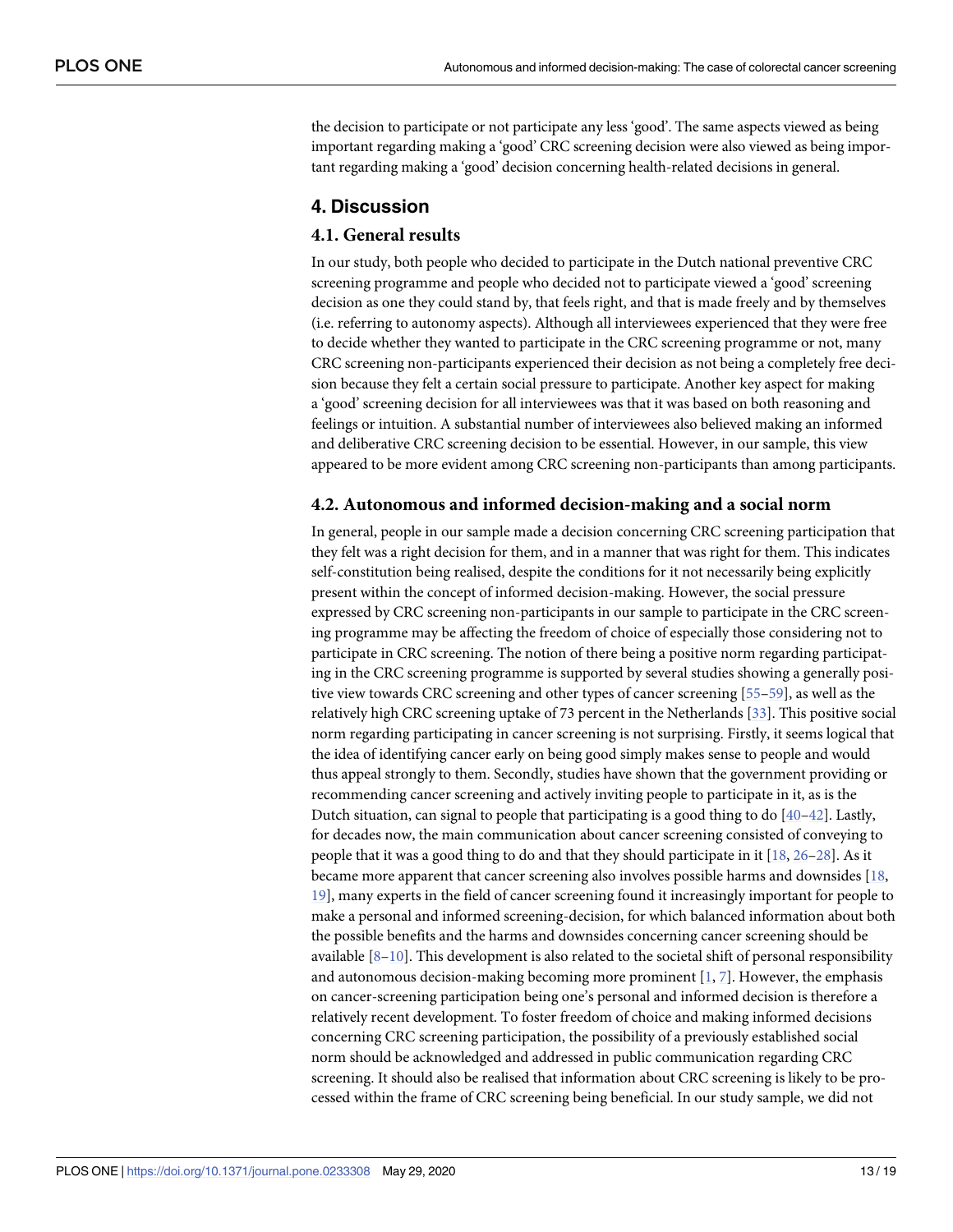<span id="page-13-0"></span>systematically assess the knowledge levels of our interviewees. However, there is literature suggesting that this existing frame of CRC screening being beneficial could hinder people in acquiring information about the possible harms and downsides of CRC screening, because it could make them inclined to notice and value information about the benefits of CRC screening more, and to interpret the possible harms and downsides, such as false-positives, as not being harms or downsides [\[60–62](#page-18-0)].

#### **4.3. Informed decision-making and 'good' decision-making in practice**

Most CRC screening participants and non-participants in our sample wanted to have some notion of what the CRC screening programme entails and its purpose. However, in our sample, especially CRC screening non-participants appeared to attribute an important role to information and deliberation when deciding about CRC screening participation, similar to the view of cancer-screening experts with their focus on informed decision-making (7–9). The limited number of CRC screening non-participants in our sample with a low education level might have affected this finding. However, among CRC screening participants, it were not only low educated interviewees who did *not* view an informed and deliberative decision as essential for a 'good' decision. It is possible that people who decide not to participate in the CRC screening programme are inclined to seek out more information and to deliberate their decision more than those who decide to participate in it. A contributory factor could be a pressure felt to present sound arguments for not participating in the CRC screening programme as it deviates from the apparent social norm of participating. That being said, we should realise that, in general, our sample is too small to draw definitive conclusions from. The proposed possibility would be, however, interesting to further explore in future research.

Within the concept of informed decision-making, emphasis is put on being fully informed and having sufficient knowledge of all aspects surrounding screening [\[8](#page-16-0), [10](#page-16-0), [23](#page-17-0), [24](#page-17-0)]. In our study, however, several CRC screening participants as well as non-participants made their decision based on a first impression using a small amount of information. Furthermore, for half of the CRC screening participants, essentially all that was required to decide to participate was to be invited. This suggests that at least part of the eligible CRC screening population might think differently than cancer-screening experts about the need or interpretation of being fully informed. However, as we did not systematically assess people's actual knowledge about the different aspects of screening, we do not know whether people may have been well informed regardless. An additional finding is that acquired information might not necessarily be used for *making* the screening decision, but more for knowing what to expect once the decision to participate in CRC screening has been made. Supporting this notion, we found that most interviewees had already made their decision before actually receiving the CRC screening programme invitation and official information brochure. This could lead to a biased reading of the brochure, where people are more likely to process information in such a way that it confirms the decision they have already made rather than to form a balanced opinion. As described in the paragraph above, this could contribute to a different awareness, weighing and interpretation of the benefits, harms and downsides of CRC screening [\[60–62](#page-18-0)]. Most CRC screening participants and non-participants also used experiences as an information source and found it essential that their decision 'felt right'. These aspects are not necessarily mentioned as part of the concept of informed decision-making. Furthermore, people's values broader than their attitude or test-preferences towards screening were clearly visible in their decision-making process and deliberations. For many people in our sample, their decision regarding CRC screening participation was associated with what they valued in life. CRC screening participants mostly decided to be screened because they valued staying healthy and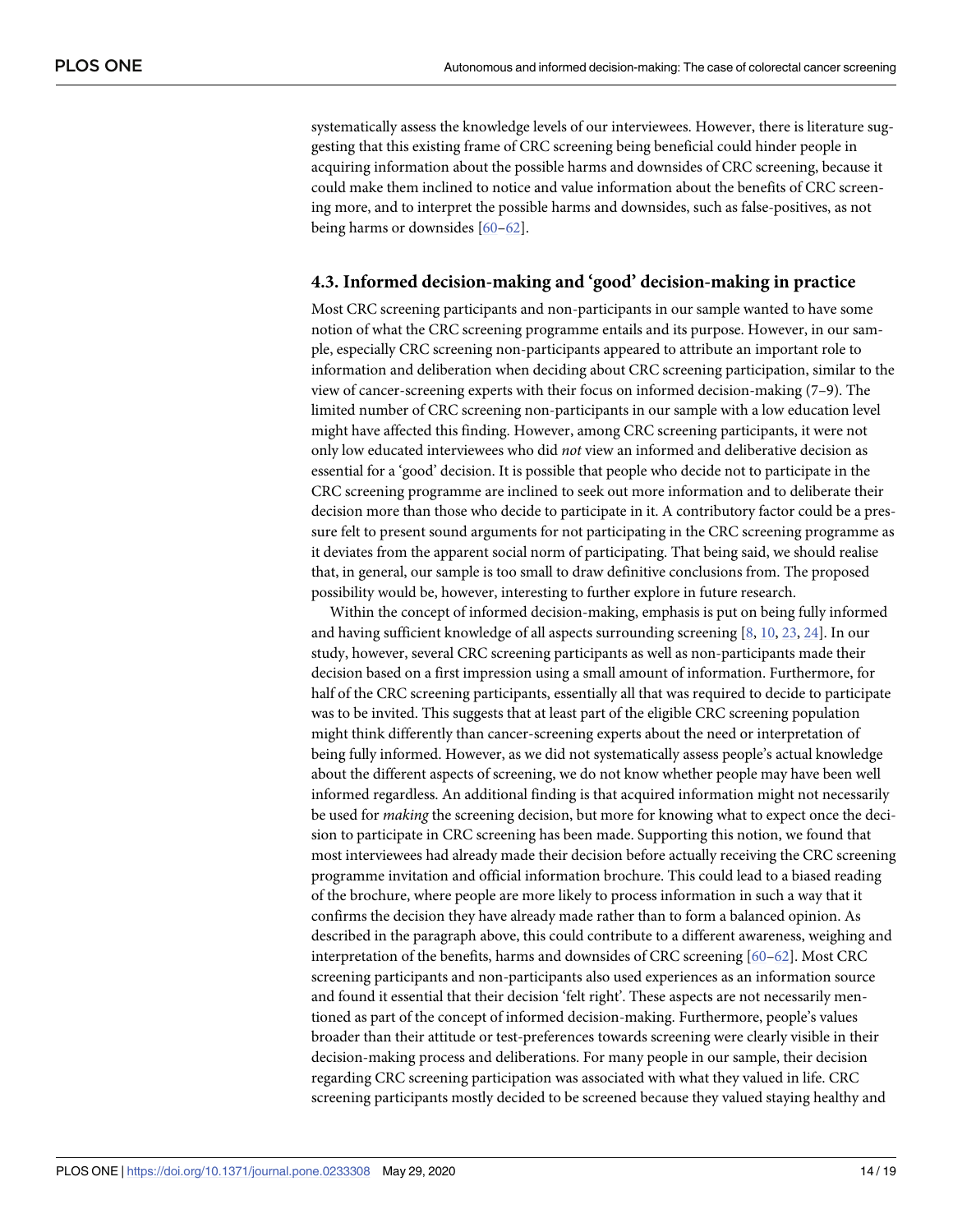<span id="page-14-0"></span>their future quality of life. CRC screening non-participants, on the other hand, mostly decided not to be screened because they valued *not* prematurely being labelled as ill/a patient and their current quality of life. Considering our study sample size, we should be careful drawing conclusions, but perhaps our findings indicate a difference in the values and perspective between people deciding to participate in CRC screening and people deciding not to participate. To conclude then, although for most people information and reasoning is part of the decisionmaking process, the strong emphasis on making a fully informed and well-considered screening decision according to the expert-defined concept of informed decision-making might not be entirely reflecting what the eligible CRC screening population considers to be important for making a 'good' screening decision.

## **4.4. The responsibility of screening providers**

In light of fostering autonomous and informed decision-making, providers of CRC screening and other types of cancer screening and/or those who recommend people to participate in it (e.g. the government) have a responsibility to make adequate information concerning it available [[8](#page-16-0)–[10](#page-16-0)]. Balanced, comprehensible and transparent information should be available for those who want to use it. For us, this includes addressing the fact that CRC screening exists because on a population level the benefits outweigh the harms and downsides, but that it is a different matter whether this is also the case on an individual level [\[9](#page-16-0), [18](#page-17-0), [20](#page-17-0)]. Providing the public with balanced, comprehensible and transparent information not only contributes to enabling people to make an informed and well-considered decision concerning CRC screening, but also to establishing a trustworthy provider of cancer screening. This is particularly essential for those mainly participating in the CRC screening programme because they were invited to do so, as that can only be a 'good' decision if the trust people thereby place in the one providing the cancer screening is justified. Additionally, it might be worth considering, or at least starting a debate about, revising or adjusting the active screening invitation strategy that is currently part of the Dutch cancer screening programmes (as well as being used in a number of other countries [[29](#page-17-0), [30](#page-17-0)]). An active invitation strategy can have significant positive effects, mainly eliminating certain practical barriers for participating in CRC screening and more equal access to CRC screening (e.g. improved participation rates of people from lower SES groups) [[52](#page-18-0), [63](#page-18-0), [64](#page-18-0)]. However, using an active invitation strategy may also have an undesired effect. It might be contributing to the perpetuation of the existing social norm regarding participation [\[40–42](#page-17-0)] as well as to people possibly not considering what CRC screening participation actually entails [\[65\]](#page-18-0). Perhaps the existence of a certain barrier, such as requesting the stool test themselves, is a desired stimulant for people to actively think about their screening decision and consider the possible implications of participating and not participating. Thus, providers of CRC screening are confronted with the complex matter of, on the one hand, enhancing equal access to screening and, on the other hand, promoting informed decisionmaking and informed participation/non-participation. Therefore, providers should adequately discuss both objectives and all pros and cons associated with a chosen invitation strategy.

## **4.5. Strengths and limitations**

Our qualitative study offers relevant insights regarding the concept of informed decision-making in the context of CRC screening and contributes to the debate on how best to support people in making a decision about CRC screening. Our interview sample consisted of a sample of both participants and non-participants of the CRC screening programme, which was divers in sex, age, education, relationship status and having children. Considering our small sample size, the differences in sociodemographic characteristics between CRC screening participants and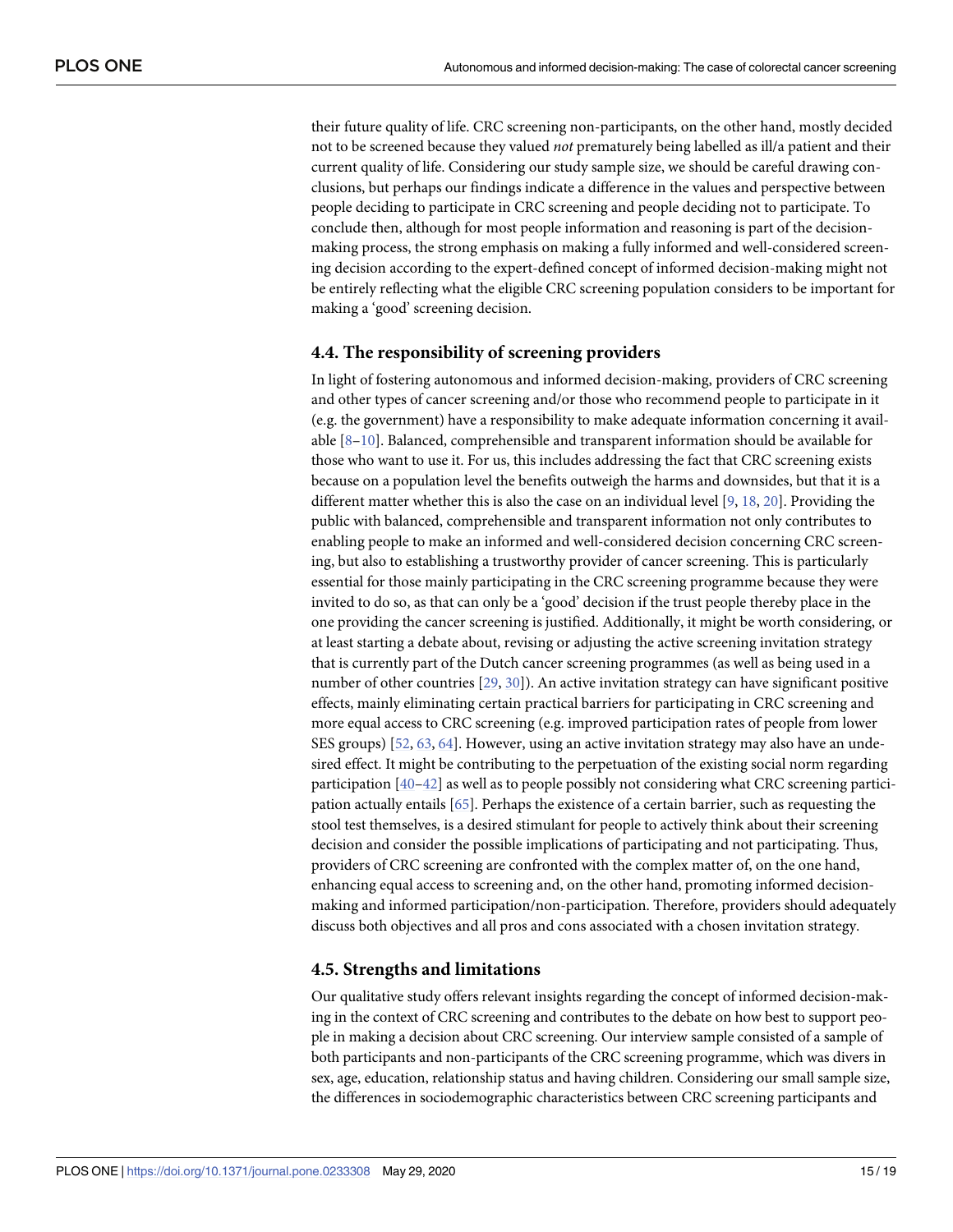<span id="page-15-0"></span>non-participants could not be analysed. However, we only interviewed one person with a low education level who did not participate in the CRC screening programme. This group was underrepresented in our 'starting-pool' of possible interviewees to begin with and proved, for diverse reasons, to be more difficult to actually schedule an interview with, which affects generalizability and limits the conclusions we can draw. It is unfortunately a common issue that people from groups with a lower education or social-economic status are more difficult to include in research. Although we stopped conducting interviews when no new main themes were identified in the data, we ideally would have interviewed more CRC screening non-participants with a low education level for a more rounded-out sample and perhaps stronger findings. Additionally, our study did not include people from the age-range 65–69, due to the gradual implementation of the CRC screening programme. Our sample was also diverse in that we included both people who had already been invited to participate in CRC screening and made their decision and people who had not yet been invited to participate but who were aware that they were soon going to be invited. Between the two groups we found no real differences. However, possible limitations are also associated with using either of these groups, as statements made by those who had already acted on their decision might be influenced by screening outcomes. Additionally, statements made by those who did not yet have to act on their decision might be referring to a hypothetical situation, even though they stated they had already made up their mind about participation. Another limitation might be that we used members from a national internet panel as participants. People who participate in online research may differ in significant ways from people who do not participate in online research, affecting generalizability.

In our study, we focused on CRC screening and not also on other types of cancer screening because in the different screening programmes different screening tests are being used. However, the benefits, harms and downsides associated with CRC screening are, in general, similar to the benefits, harms and downsides associated with other types of cancer screening. Additionally, although not the standard situation worldwide, the organisation of CRC screening in the Netherlands is similar to its organisation in a number of other countries, such as the United Kingdom (UK), Australia, Italy and Finland [\[29,](#page-17-0) [30\]](#page-17-0). Therefore, we believe our study results are relevant for other types of cancer screening and other countries.

# **5. Conclusion**

In our sample of the eligible CRC screening population, aspects related to the concepts of autonomous and informed decision-making were considered important for making a 'good' decision about participation in the Dutch national preventive CRC screening programme. However, in particular the existence of a social norm may be affecting a true autonomous decision-making process. Additionally, the present, expert-defined, concept of informed decisionmaking with its strong emphasis on making a fully informed and well-considered screening decision and relatively narrow view concerning values/'self-constitution' does not appear to be entirely reflective of the CRC screening decision-making process in practice. To optimally support people in their decision-making process concerning CRC screening, as well as possibly other cancer-screenings, more efforts could be made to acknowledge the existing social norm regarding participation and to attune to people's diverse values and informational and affective needs regarding their decision-making process.

# **Supporting information**

**S1 [File.](http://www.plosone.org/article/fetchSingleRepresentation.action?uri=info:doi/10.1371/journal.pone.0233308.s001) Interview guide (in English and Dutch).** (PDF)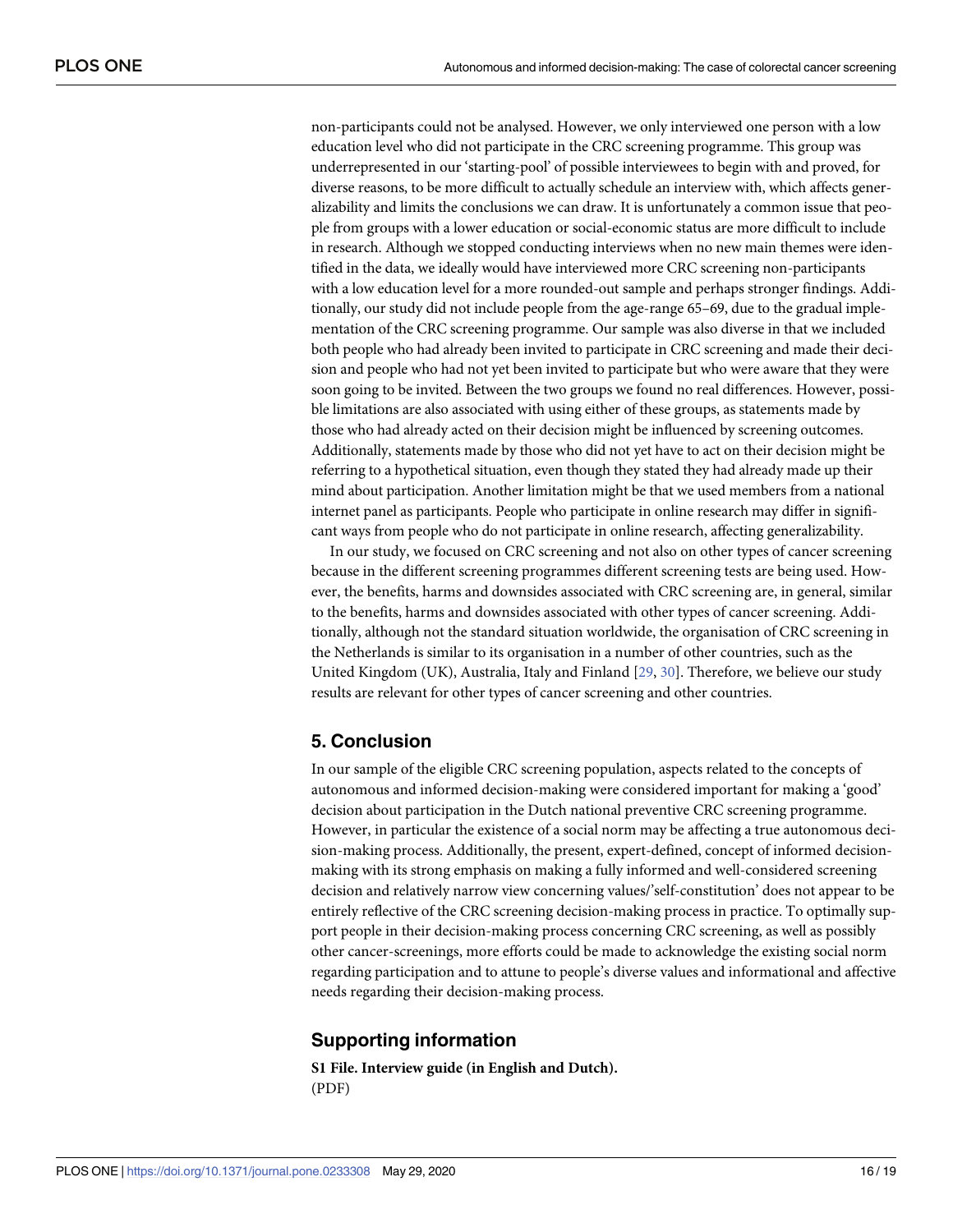## <span id="page-16-0"></span>**Author Contributions**

**Conceptualization:** Linda N. Douma, Ellen Uiters, Marcel F. Verweij, Danielle R. M.

Timmermans.

**Data curation:** Linda N. Douma.

**Formal analysis:** Linda N. Douma, Ellen Uiters.

**Funding acquisition:** Ellen Uiters.

**Investigation:** Linda N. Douma.

**Methodology:** Linda N. Douma, Ellen Uiters, Marcel F. Verweij, Danielle R. M. Timmermans.

**Project administration:** Ellen Uiters.

**Supervision:** Ellen Uiters, Danielle R. M. Timmermans.

**Writing – original draft:** Linda N. Douma.

**Writing – review & editing:** Ellen Uiters, Marcel F. Verweij, Danielle R. M. Timmermans.

#### **References**

- **[1](#page-1-0).** Meij RHC. Making Moral Judgments. Justice, judgment and empowerment in public health practice. Empowerment and Public Health; Utrecht, The Netherlands: University of Humanistics, Governance & Integrity; 2007.
- **[2](#page-1-0).** Elwyn G, Edwards A, Thompson R. Shared Decision Making in Health Care: Achieving evidence-based patient choice: OUP Oxford; 2016.
- **[3](#page-1-0).** Loukanova S, Molnar R, Bridges JF. Promoting patient empowerment in the healthcare system: highlighting the need for patient-centered drug policy. Expert review of pharmacoeconomics & outcomes research. 2007; 7(3):281–9.
- **[4](#page-1-0).** Lorig KR, Holman H. Self-management education: history, definition, outcomes, and mechanisms. Annals of behavioral medicine: a publication of the Society of Behavioral Medicine. 2003; 26(1):1–7.
- **[5](#page-1-0).** Godolphin W. Shared decision-making. Healthc Q. 2009; 12 Spec No Patient:e186–90.
- **[6](#page-1-0).** Marteau TM, Dormandy E, Michie S. A measure of informed choice. Health Expectations. 2001; 4 (2):99–108.
- **[7](#page-1-0).** Stirrat GM, Gill R. Autonomy in medical ethics after O'Neill. J Med Ethics. 2005; 31(3):127–30.
- **[8](#page-1-0).** Rimer BK, Briss PA, Zeller PK, Chan EC, Woolf SH. Informed decision making: What is its role in cancer screening? Cancer. 2004; 101(5 Suppl):1214–28.
- **[9](#page-1-0).** Irwig L, McCaffery K, Salkeld G, Bossuyt P. Informed choice for screening: implications for evaluation. Bmj. 2006; 332(7550):1148–50.
- **[10](#page-1-0).** Von Karsa L, Patnick J, Segnan N, Atkin W, Halloran S, Lansdorp-Vogelaar I, et al. European guidelines for quality assurance in colorectal cancer screening and diagnosis: overview and introduction to the full supplement publication. Endoscopy. 2013; 45(1):51–9.
- **[11](#page-1-0).** Ratliff A, Angell M, Dow RW, Kuppermann M, Nease RF Jr., Fisher R, et al. What is a good decision? Eff Clin Pract. 1999; 2(4):185–97.
- **[12](#page-1-0).** Hardcastle JD, Chamberlain JO, Robinson MH. Randomised controlled trial of faecal-occult-blood screening for colorectal cancer. Lancet. 1996; 348(9040):1472–77.
- **13.** Kronborg O, Fenger C, Olsen J, Jorgensen OD, Sondergaard O. Randomised study of screening for colorectal cancer with faecaloccult-blood test. Lancet. 1996; 348(9040):1467–71.
- **14.** Mandel JS, Bond JH, Church TR. Reducing mortality from colorectal cancer by screening for fecal occult blood. Minnesota Colon Cancer Control Study. New England Journal of Medicine. 1993; 328 (19):1365–71.
- **[15](#page-1-0).** Winawer SJ, Zauber AG, Ho MN, et al. Prevention of colorectal cancer by colonoscopic polypectomy. The National Polyp Study Workgroup. New England Journal of Medicine. 1993; 329(27):1977–81.
- **[16](#page-1-0).** Bibbins-Domingo K, Grossman DC, Curry SJ, Davidson KW, Epling JW Jr., Garcia FA, et al. Screening for Colorectal Cancer: US Preventive Services Task Force Recommendation Statement. Jama. 2016; 315(23):2564–75.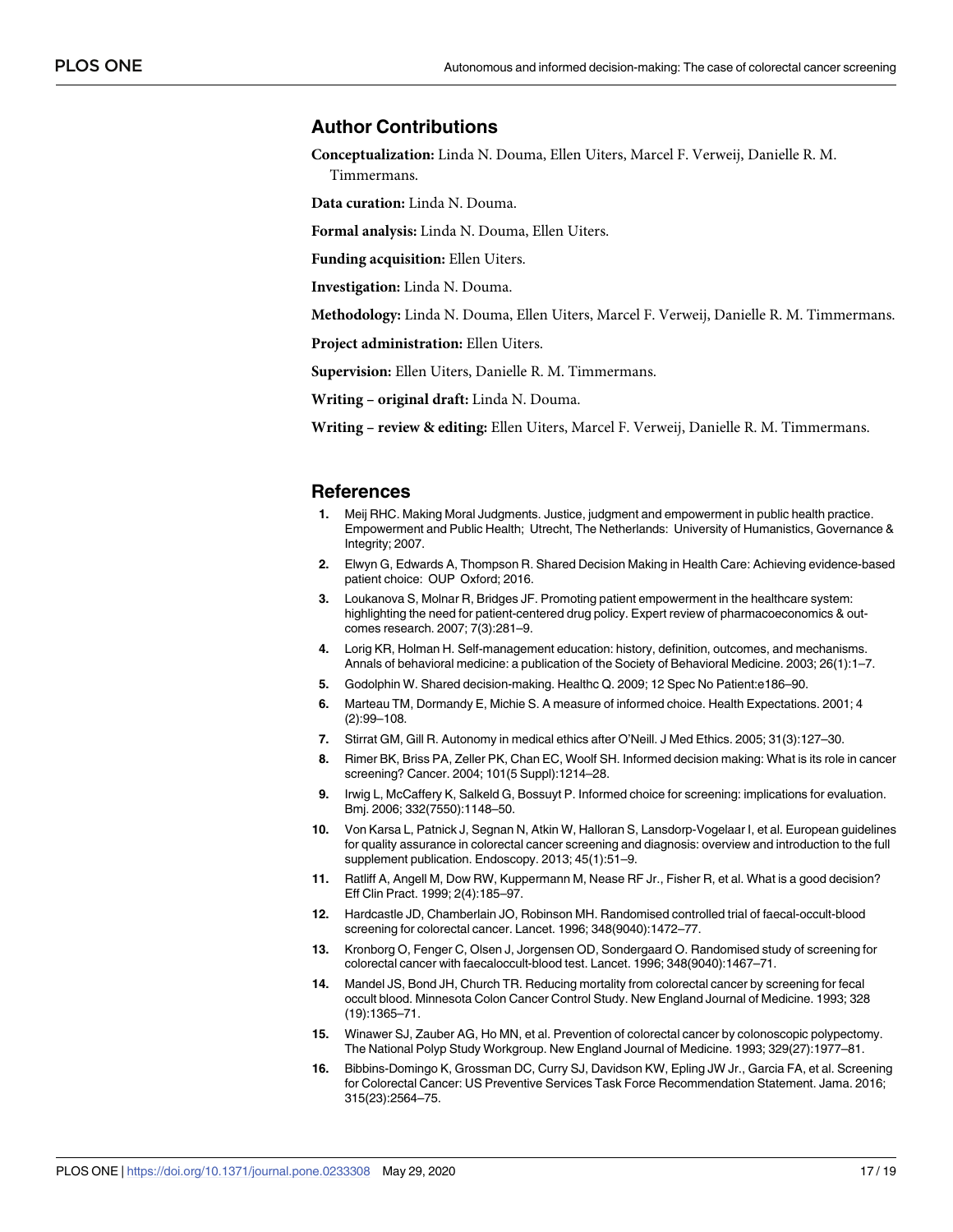- <span id="page-17-0"></span>**17.** Gezondheidsraad (Health Council of the Netherlands). Bevolkingsonderzoek naar darmkanker. Den Haag: Gezondheidsraad; 2009.
- **[18](#page-1-0).** Gray JA, Patnick J, Blanks RG. Maximising benefit and minimising harm of screening. British Medical Journal. 2008; 336(7624):480–3.
- **[19](#page-12-0).** Saquib N, Saquib J, Ioannidis JP. Does screening for disease save lives in asymptomatic adults? Systematic review of meta-analyses and randomized trials. International Journal of Epidemiology. 2015; 44 (1):264–77.
- **[20](#page-1-0).** Fitzpatrick-Lewis D, Ali MU, Warren R, Kenny M, Sherifali D, Raina P. Screening for Colorectal Cancer: A Systematic Review and Meta-Analysis. Clinical colorectal cancer. 2016.
- **[21](#page-1-0).** Jepson RG, Hewison J, Thompson A, Weller D. Patient perspectives on information and choice in cancer screening: a qualitative study in the UK. Soc Sci Med. 2007; 65(5):890–9.
- **[22](#page-1-0).** Johansson M, Brodersen J. Informed choice in screening needs more than information. The Lancet. 2015; 385(9978):1597–9.
- **[23](#page-1-0).** O'Connor A, O'Brien Pallas LL. Decisional conflict. In: Mcfarlane GK, Mcfarlane EA, editors. Nursing diagnosis and intervention. Toronto: Mosby; 1989. p. 486–96.
- **[24](#page-1-0).** Michie S, Dormandy E, Marteau TM. The multidimensional measure of informed choice: a validation study. Patient education and counseling. 2002; 48:87–91.
- **[25](#page-1-0).** Schrager SB, Phillips G, Burnside E. A Simple Approach to Shared Decision Making in Cancer Screening. Family practice management. 2017; 24(3):5–10.
- **[26](#page-2-0).** Gigerenzer G. Breast cancer screening pamphlets mislead women. BMJ. 2014; 348:g2636.
- **27.** Gotzsche P. Commentary: Screening: a seductive paradigm that has generally failed us. Int J Epidemiol. 2015; 44(1):278–80.
- **[28](#page-2-0).** Hersch JK, Nickel BL, Ghanouni A, Jansen J, McCaffery KJ. Improving communication about cancer screening: moving towards informed decision making. Public Health Res Pract. 2017; 27(2).
- **[29](#page-2-0).** Deandrea S, Molina-Barceló A, Uluturk A, Moreno J, Neamtiu L, Peiró-Pérez R, et al. Presence, characteristics and equity of access to breast cancer screening programmes in 27 European countries in 2010 and 2014. Results from an international survey. Preventive Medicine. 2016; 91:250–63.
- **[30](#page-2-0).** Elfström KM, Arnheim-Dahlström L, von Karsa L, Dillner J. Cervical cancer screening in Europe: quality assurance and organisation of programmes. European Journal of Cancer. 2015; 51(8):950–68.
- **[31](#page-2-0).** Klug SJ. Colonoscopy in Germany-Important Steps Towards a National Screening Program. Deutsches Arzteblatt international. 2017; 114(6):85–6.
- **[32](#page-2-0).** American Cancer Society. American Cancer Society Guideline for Colorectal Cancer Screening [3 January 2019]. [https://www.cancer.org/cancer/colon-rectal-cancer/detection-diagnosis-staging/acs](https://www.cancer.org/cancer/colon-rectal-cancer/detection-diagnosis-staging/acs-recommendations.html)[recommendations.html](https://www.cancer.org/cancer/colon-rectal-cancer/detection-diagnosis-staging/acs-recommendations.html).
- **[33](#page-2-0).** Leerdam MEv, Toes E, Spaander VMCM, Vuuren AJv, Dekker E, Kuipers EJ, et al. Landelijke monitoring bevolkingsonderzoek darmkanker [National monitoring colorectal cancer screening programme]— Monitor 2015—Erasmus MC / NKI-AVL. Bilthoven: Rijksinstituut voor Volksgezondheid en Milieu; 2016.
- **[34](#page-2-0).** O'Neill O. Autonomy and trust in bioethics. Cambridge: Cambridge University Press; 2002.
- **[35](#page-2-0).** Vugts A, Van Den Hoven M, De Vet E, Verweij M. How autonomy is understood in discussions on the ethics of nudging. Behavioural Public Policy. 2018:1–16.
- **[36](#page-4-0).** Sen A. Capability and well-being. In: Nussbaum M, Sen A, editors. The quality of life Oxford: Clarendon Press; 1993. p. 30–53.
- **[37](#page-4-0).** Ruger JP. Health capability: conceptualization and operationalization. Am J Public Health. 2010; 100  $(1):41-9.$
- **[38](#page-2-0).** Abel T, Frohlich KL. Capitals and capabilities: linking structure and agency to reduce health inequalities. Soc Sci Med. 2012; 74(2):236–44.
- **[39](#page-2-0).** Korsgaard CM. Self-constitution. Agency, Identity, and Integrity. Oxford: Oxford University Press; 2009.
- **[40](#page-3-0).** Kirkegaard P, Mortensen GL, Mortensen SL, Larsen MB, Gabel P, Andersen B. Making decisions about colorectal cancer screening. A qualitative study among citizens with lower educational attainment. Eur J Public Health. 2016; 26(1):176–81.
- **[41](#page-3-0).** Waller J, Macedo A, von Wagner C, Simon AE, Jones C, Hammersley V, et al. Communication about colorectal cancer screening in Britain: public preferences for an expert recommendation. Br J Cancer. 2012; 107(12):1938–43.
- **[42](#page-3-0).** Worthley DL, Cole SR, Esterman A, Mehaffey S, Roosa NM, Smith A, et al. Screening for colorectal cancer by faecal occult blood test: why people choose to refuse. Intern Med J. 2006; 36(9):607–10.